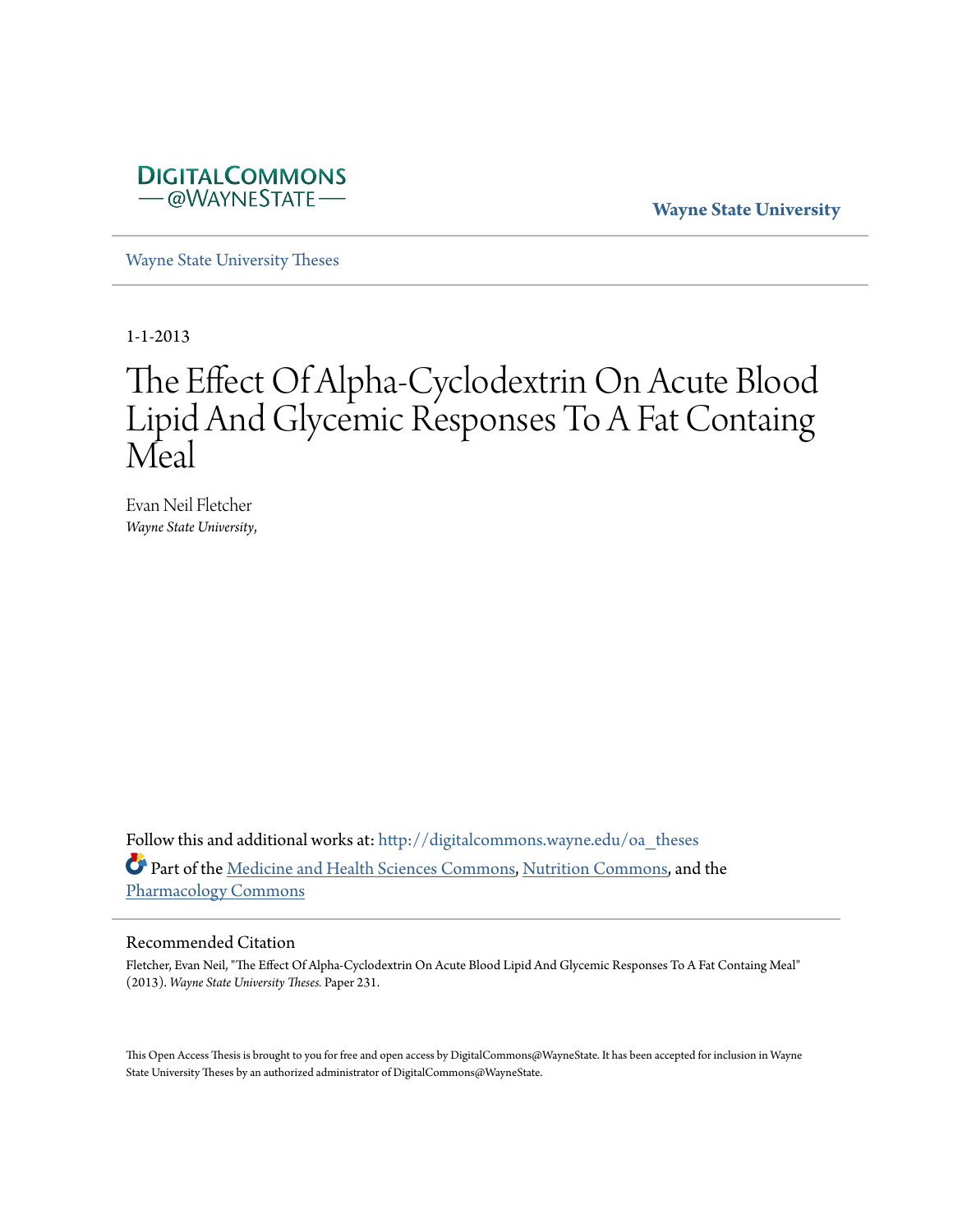# **THE EFFECT OF ALPHA-CYCLODEXTRIN ON ACUTE BLOOD LIPID AND GLYCEMIC RESPONSES TO A FAT CONTAINING MEAL**

by

### **EVAN FLETCHER**

### **THESIS**

Submitted to the Graduate School

of Wayne State University,

Detroit, Michigan

in partial fulfillment of the requirements

for the degree of

# **MASTER OF SCIENCE**

2013

MAJOR: NUTRITION & FOOD

**SCIENCE** 

 **Approved by:** 

 **Advisor Date**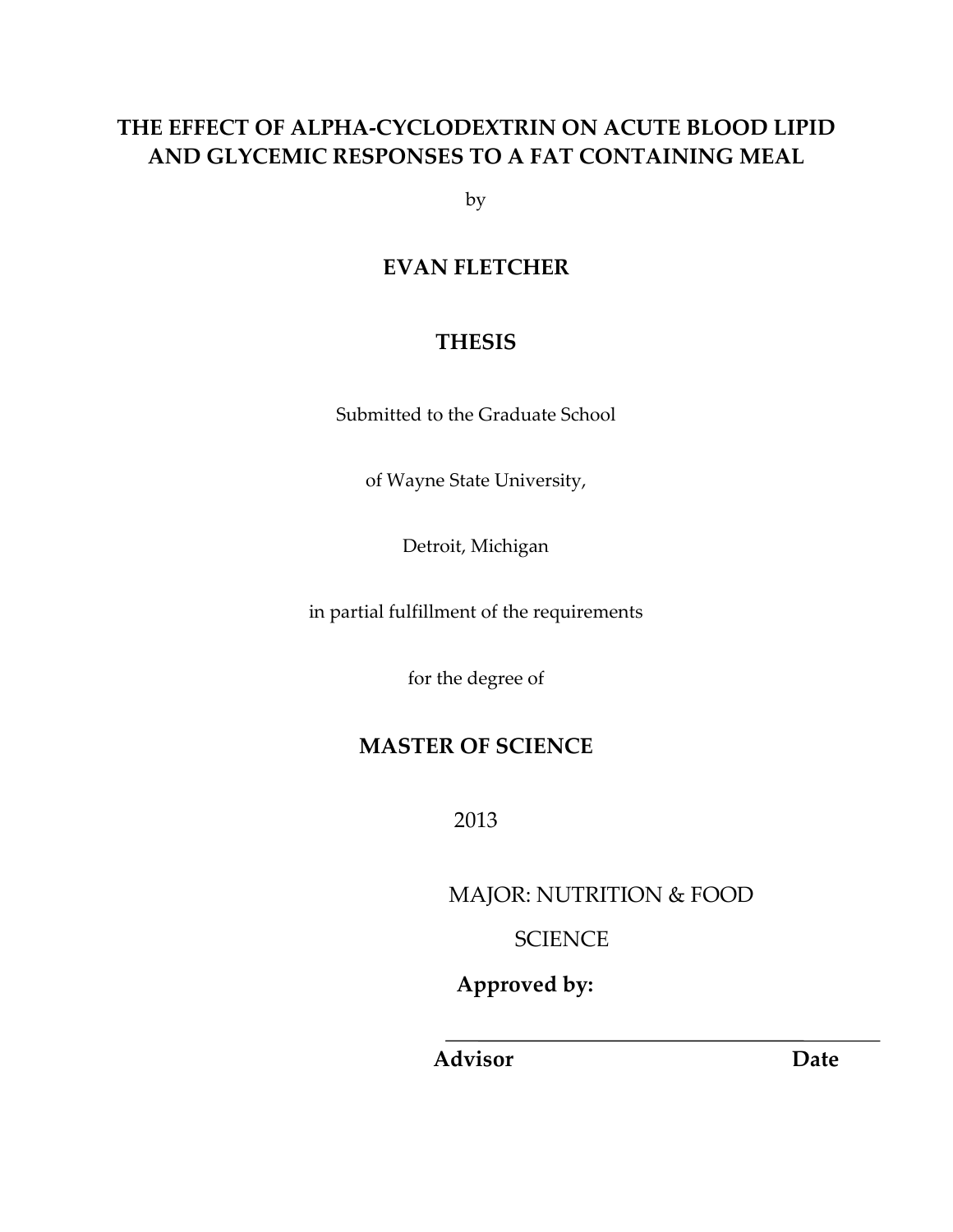#### **ACKOWLEDGMENTS**

Thanks go to Dr. K-L. Catherine Jen, Dr. Kequan Zhou, and Mrs. Tonia Reinhard RD for their roles on the thesis committee and their continued support. Thanks also go to Wayne State University and specifically the Department of Nutrition and Food Science. The education and facilities that they have provided made this research project possible. Thanks go to Dr. Maria Pontes Ferriera for assisting me with the recruitment of participants for the study. Additionally, I like to thank ArtJenComplexus USA, LLC for funding this study. Thanks also go to Ms. Yu-LyuYeh for her assistance with the blood sample collection, work in the laboratory, and statistical analyses of the data.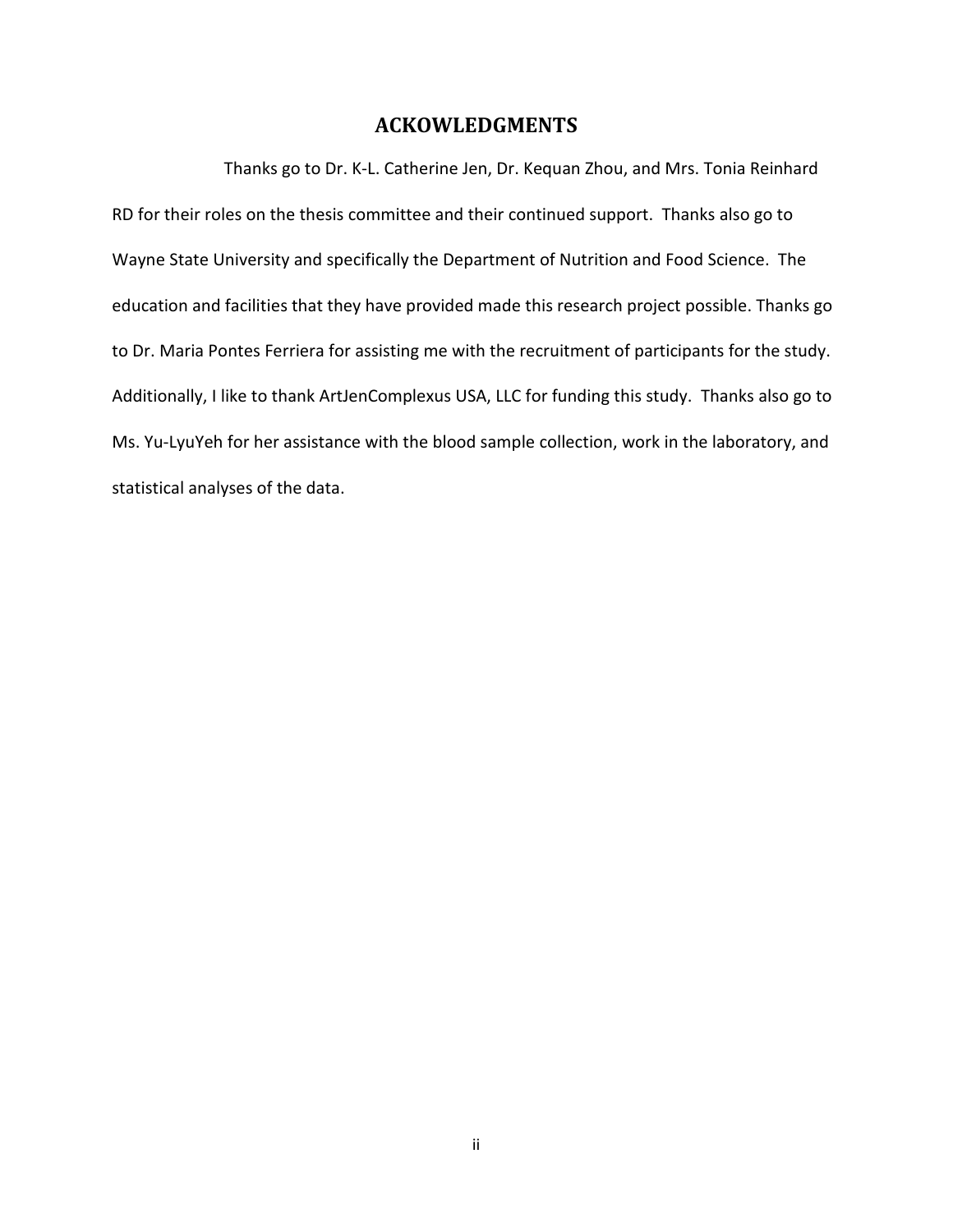# **TABLE OF CONTENTS**

**Limitations…………………………………………………………………………………………...23** 

**References……………………………………………………………………………………………24**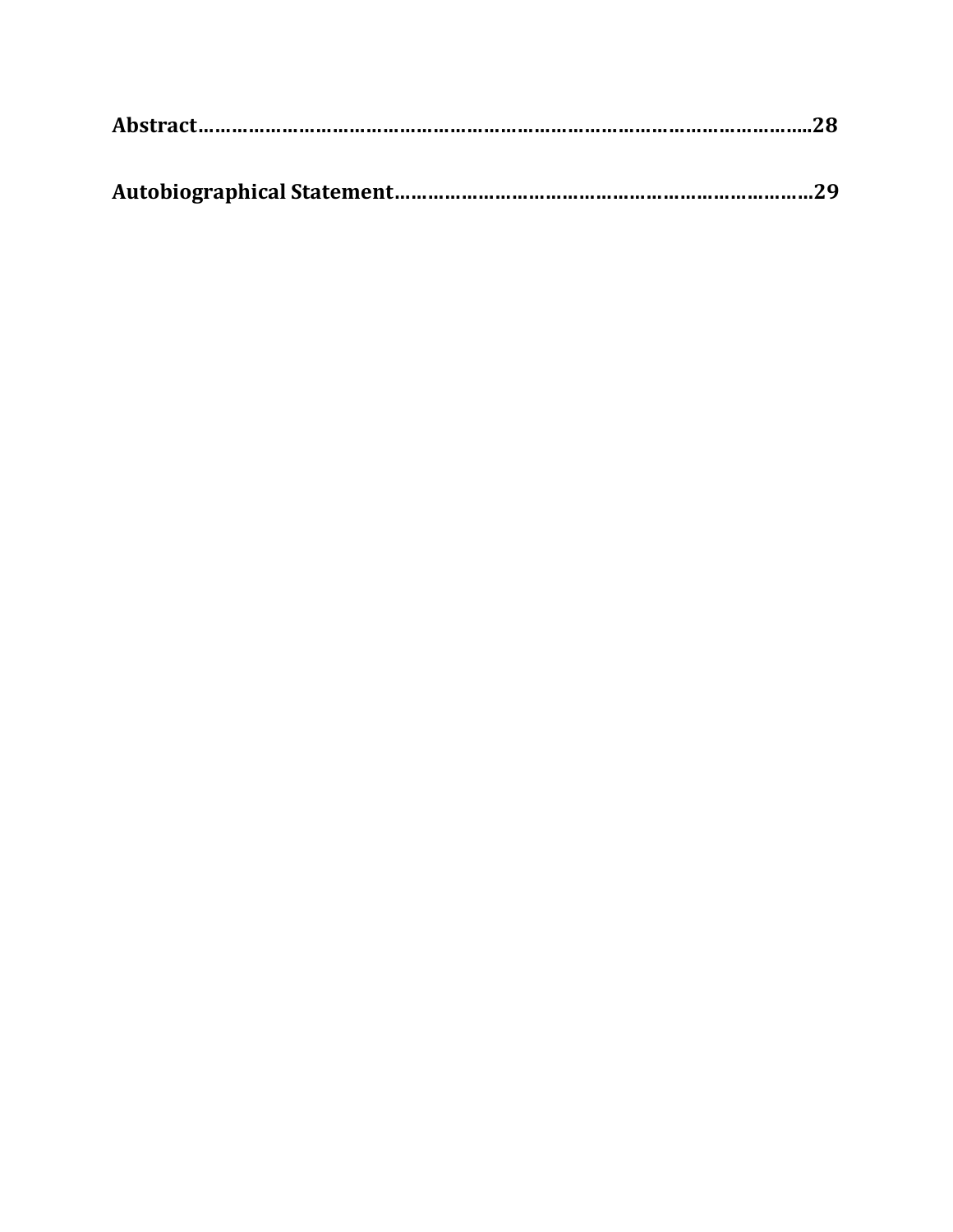### **LIST OF TABLES**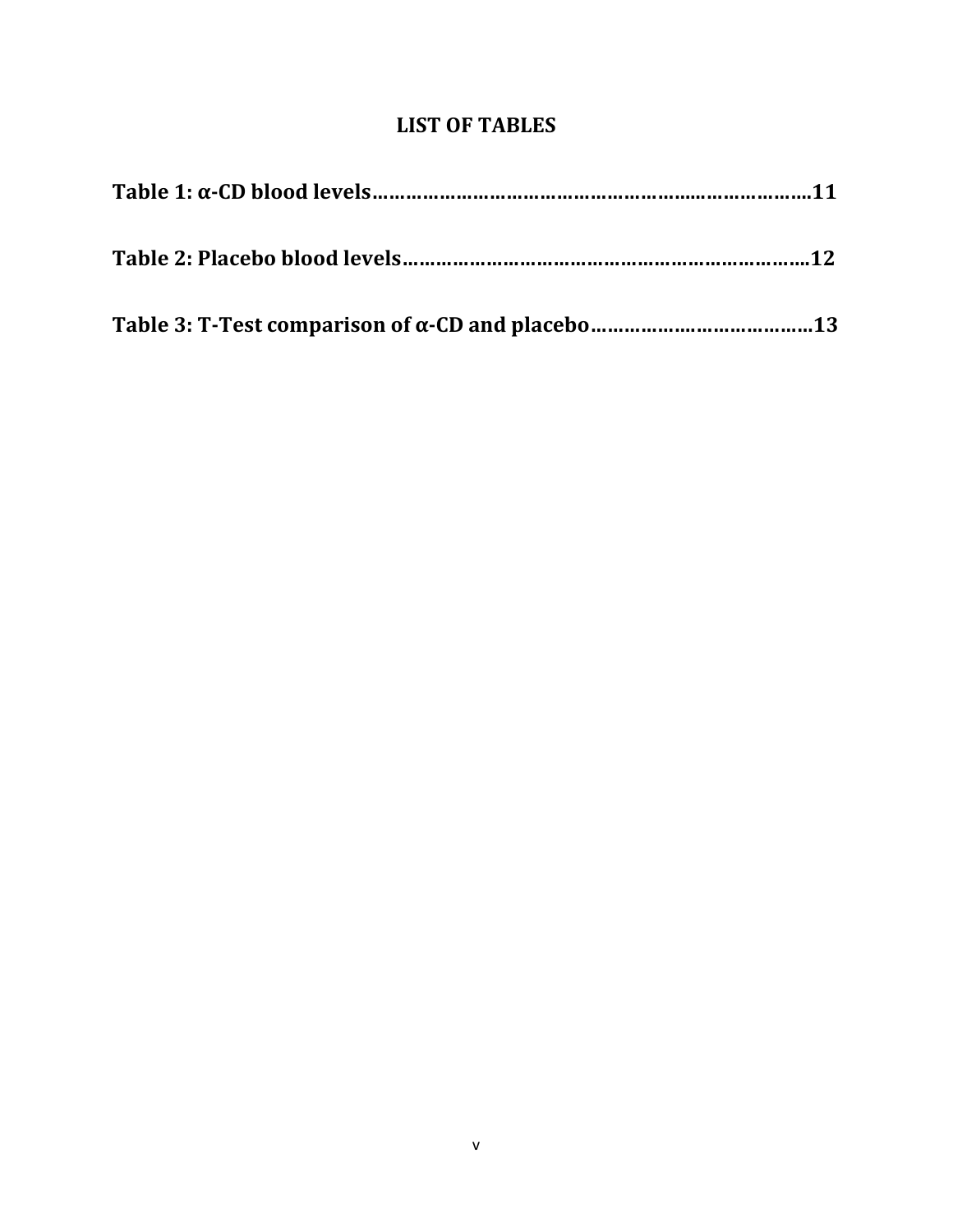# **LIST OF FIGURES**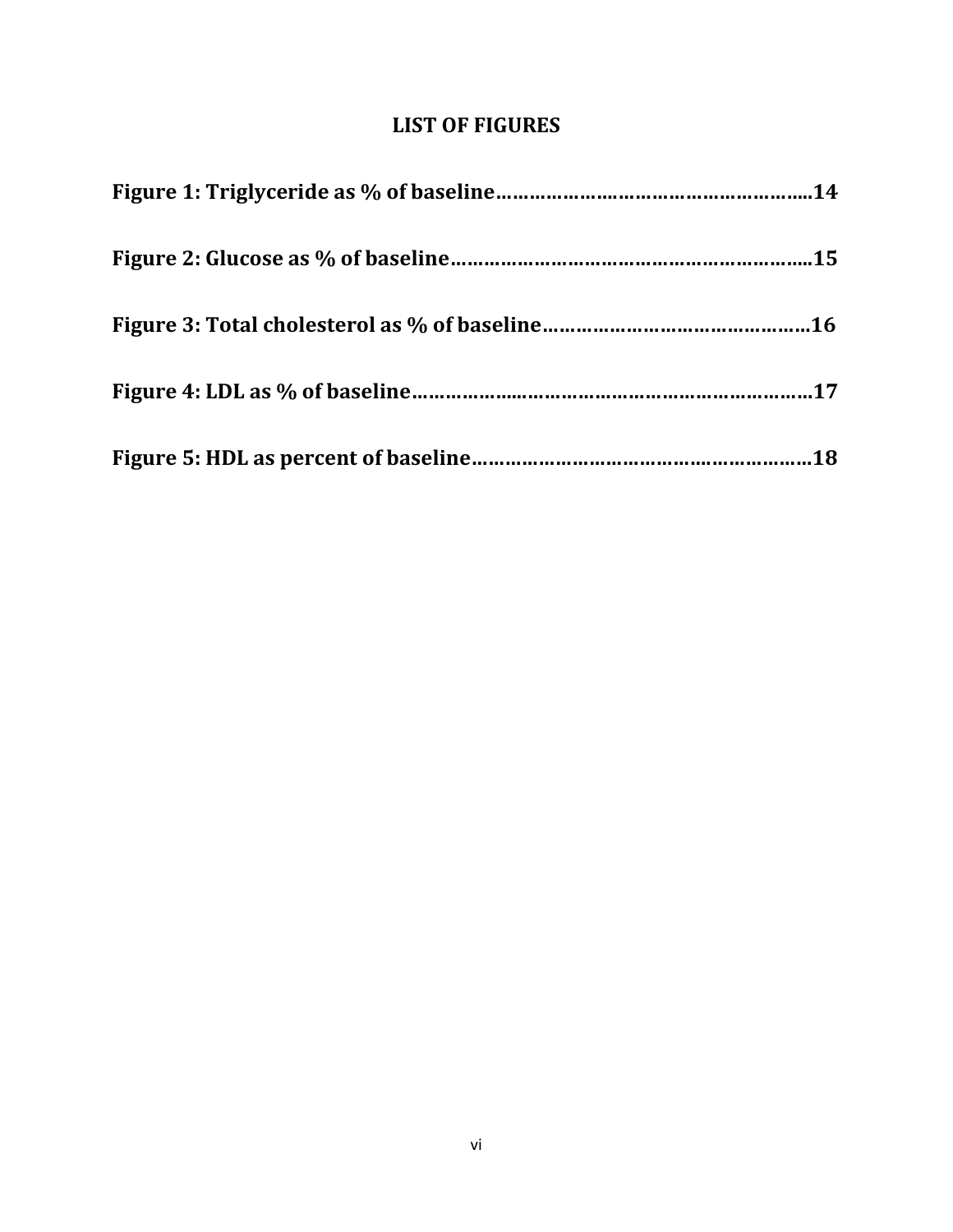#### **Introduction**

Obesity is an ever growing problem in the United States. In the past thirty years the number of obese individuals has more than doubled, with nearly two out of every three adults being overweight or obese (1). Obesity is defined as a body mass index (BMI) over 30 kg/m<sup>2</sup> and overweight is defined by a BMI of 25-29.9 kg/m<sup>2</sup> (2). Obesity is a result of a positive energy balance, due to a sedentary lifestyle, and/or over consumption of food. Occasionally it is a result of genetic or metabolic defects but these instances are rare. Many chronic diseases have their roots from obesity. Cardiovascular disease (CVD) is the number one cause of death in the United States. Obesity is one of the major modifiable risk factors for CVD, along with smoking, diabetes, low levels of high density lipoprotein cholesterol (HDL-C), high levels of low density lipoprotein cholesterol (LDL-C), inactivity, diets low in soluble fiber and high in saturated and trans fats and cholesterol (3,4). It is recommended that individuals should reduce intake of saturated and trans fat, increase intakes of soluble fiber and omega-3 fats or fatty fish in order to reduce the risk of CVD (3). However, studies have shown that the general public in the United States does not have an adequate intake of dietary fiber, with an average intake of 12- 18 g/day which is significantly below the recommended average of 25-35 g/day (2, 5) set forth by the academy of Nutrition and Dietetics.

 Dietary fiber (DF) is a heterogeneous group of natural food components in unprocessed grains that includes all parts of plants that human body cannot digest. It is an important part of a healthy diet. The simple classification breaks DF into two subcategories, soluble and insoluble, based on water solubility. Soluble fibers, which are composed of pectin, gums, mucilages and storage polysaccharides, have been shown to have favorable effects on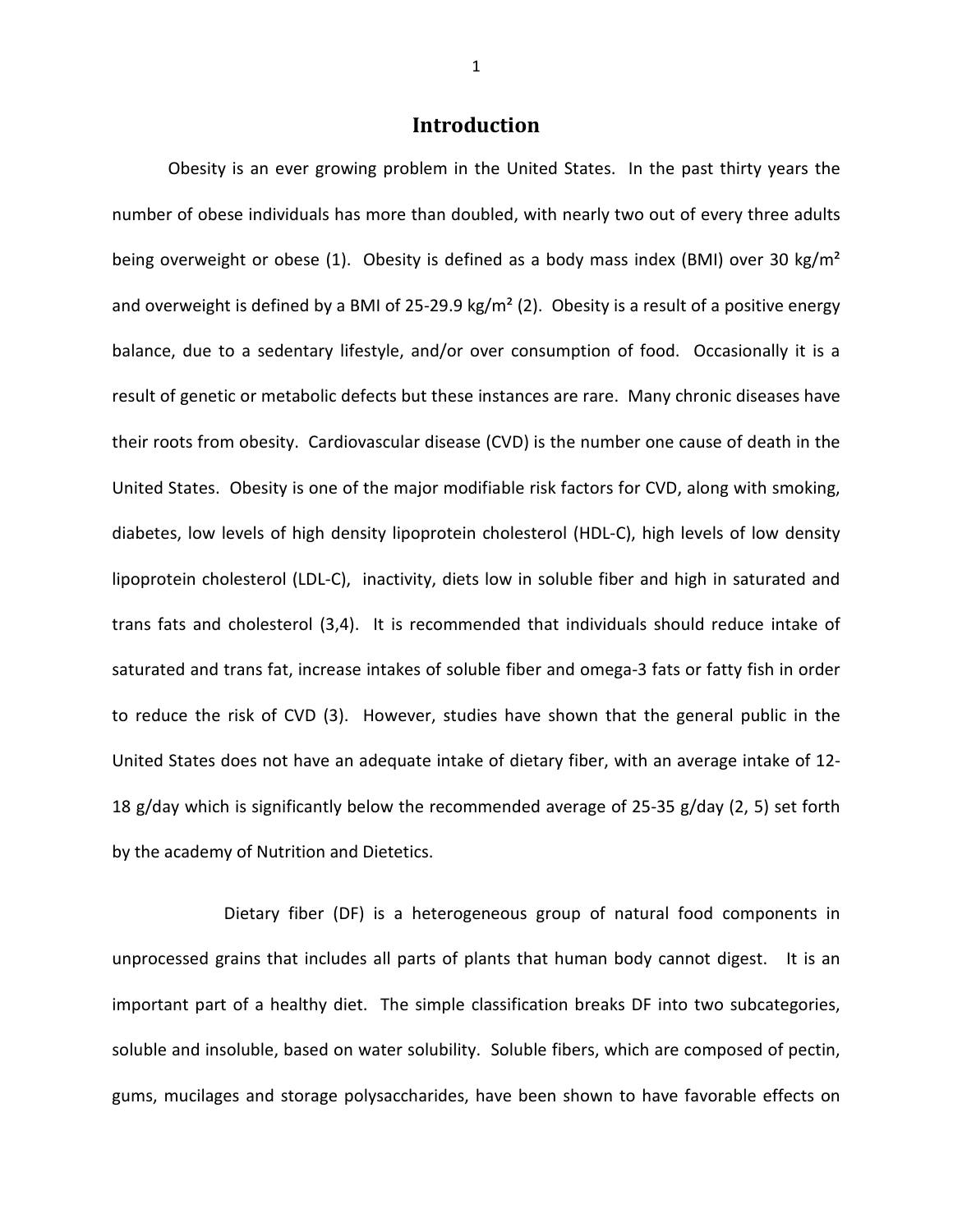glucose and lipid metabolism (6). This is believed to be in part due to the increase in the viscosity of the luminal contents by dietary fibers (6). Insoluble fibers, which are made up of cellulose, hemicelluloses, and lignin to name a few, provide bulk to the feces as well as soften the stool. DF comes from fruit, vegetables, grains, and legumes in the diet.

 DF has been proven to have many beneficial health effects. It has been shown to help promote satiety during a meal. There are several factors that come into effect to induce such benefits. The intrinsic physical properties of fiber such as gel formation, bulking, and the change in the viscosity of the gastric contents may help to play a role in delayed gastric emptying and in the increase in satiety of the consumed meal (7). This alteration may also help to lower the glycemic response of the meal by slowing the gastric absorption rate and lowering insulin response to the foods that are being consumed. This is of high importance to individuals who are diabetic. DF may also influence satiety by increasing the meal duration by increasing the mastication of the foods that are being consumed (8). In addition to increasing satiety, DF has been shown to reduce the absorption of dietary fat and cholesterol by binding bile acids, cholesterol, and free fatty acids thereby increasing bile excretion and synthesis, thus making it beneficial for the reduction of the risk of cardiovascular disease (9, 10). In particular, soluble fibers are also able to reduce blood cholesterol levels by the production of short-chain fatty acids (SCFAs) through a fermentation process of the undigested fiber by colonic microflora and can reduce liver lipid levels (11). A previous study has shown that each additional 10 g/day increase in DF intake lowers the risk of coronary events by 12% and coronary deaths by 19% (12).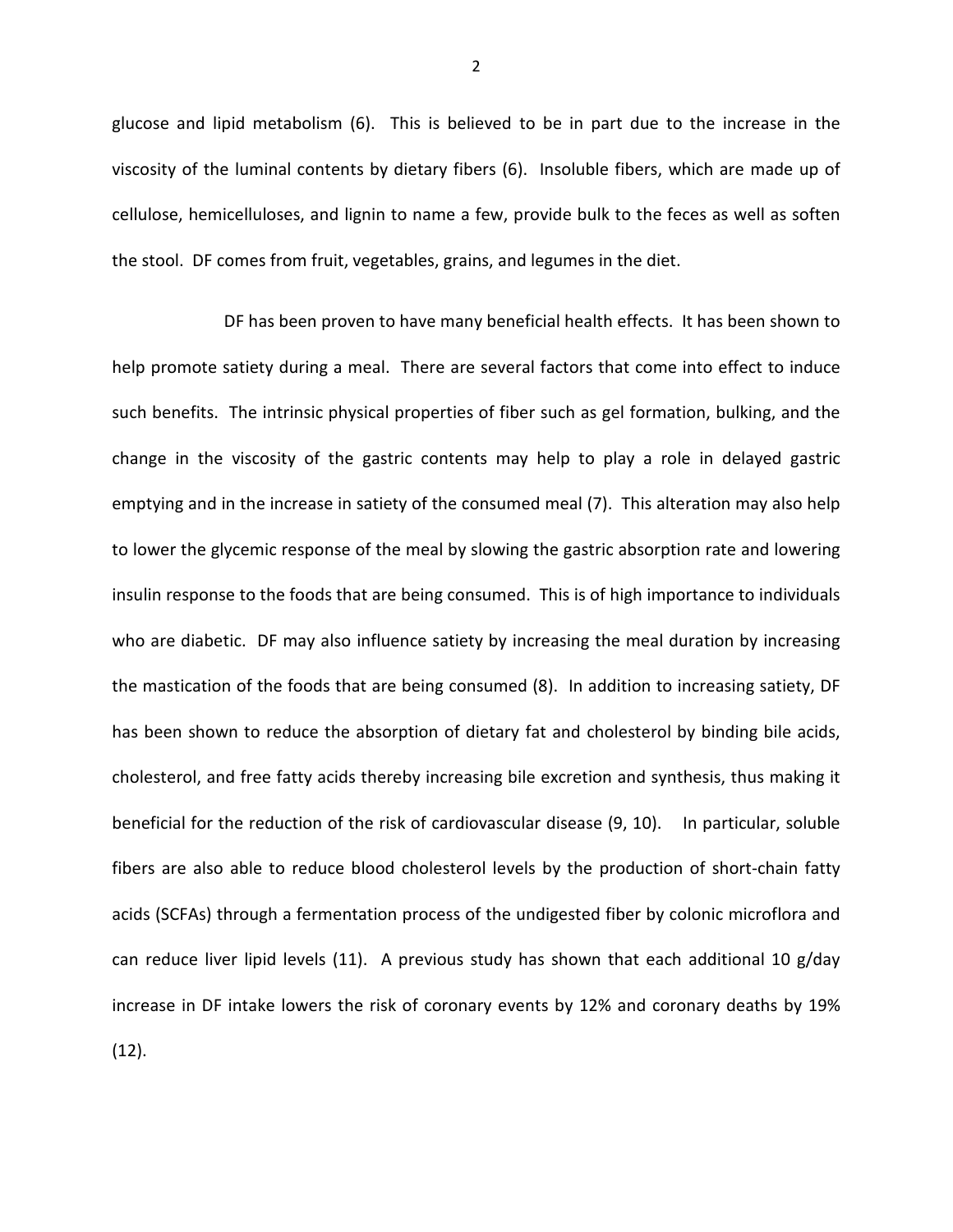The use of supplements has become a growing practice in the public with the hope of improving health. DF is one of the supplements that have been used widely by the general public. DF supplements are taken for a range of reasons, from weight loss to general health to ease of constipation. However the efficacy of the supplements that are being consumed may often be of question. The general public's perception is often that if a product is natural then it is also both safe and highly efficacious. Unfortunately there is often little research behind a typical mass produced supplements.

Alpha-Cyclodextrin (α-CD) is a cyclic oligosaccharide derived from corn (Trade name: FBCx, ArtJen Complexus USA, LLC, Detroit MI, USA) and is currently sold as a food supplement. It is a polymer of 6 glucose units in a cyclic ring structure with the polar hydroxyl groups facing outward. The core of the ring is hydrophobic and readily binds to various hydrophobic compounds, including free fatty acids (13). It has been granted generally regarded as safe (GRAS) status from the USDA. It has been shown in both *in vivo* and *in vitro* studies that one gram of  $\alpha$ -CD will form a stable complex with 9 grams of fat. This complex, which is resistant to normal lipolytic activities by lipases, reduces the amount of dietary fat that is absorbed and the bioavailability of the fat (14). Initial animal research had shown that  $\alpha$ -CD reduced weight gain in rats fed a high fat diet (14). In addition these studies showed evidence that the  $\alpha$ -CD had beneficial effects on blood lipid parameters and improved insulin sensitivity in rat models (14). When fed a high fat diet in conjunction with  $\alpha$ -CD, serum leptin level in rats were significantly lowered and comparable to levels seen in rats feed a low fat diet (14). The addition of  $α$ -CD also resulted in 30% lower triglyceride levels than that seen in the control group (14). The insulin-glucose ratio was significantly reduced, indicating the improvement in insulin sensitivity

3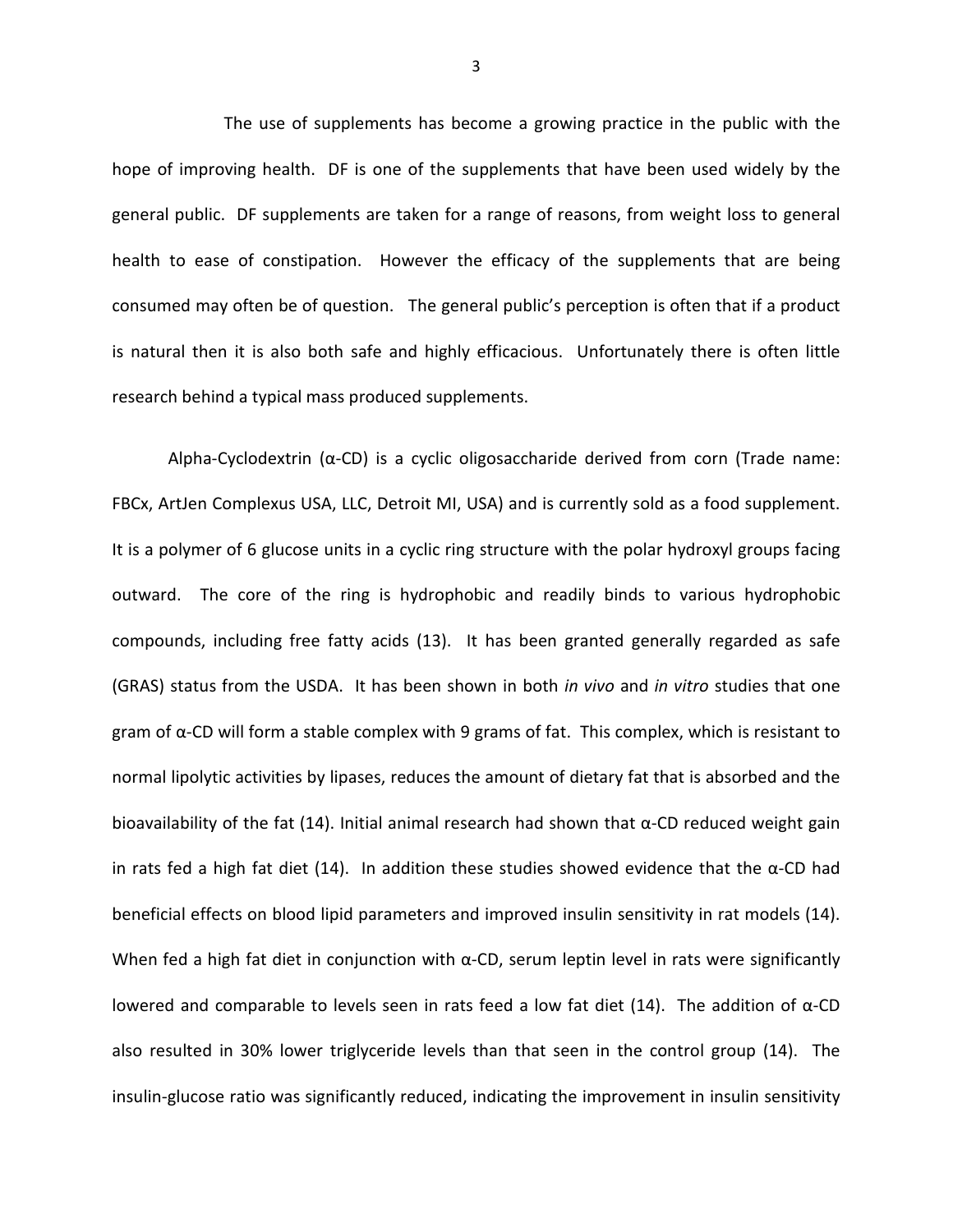(14). Rats fed a high fat diet in conjunction with  $\alpha$ -CD showed increased fecal lipid as a percentage of total dry weight of fecal matter (14). In a separate study, specific alterations in cholesterol levels were observed in a mouse model (15). The mice that were a part of the  $\alpha$ -CD group showed a reduction in proatherogenic apolipoprotein (apo) B-containing VLDL and LDL/IDL fractions, thus lowering the LDL/IDL to HDL ratio compared to the control group (15). In addition the ratio of *Trans-* plus saturated fatty acids to unsaturated fatty acids in blood showed a significant reduction (15). This is promising as research has shown *Trans-*fatty acids to have a positive correlation with coronary heart disease and obesity (15). In human clinical trials, studies have reported that  $α$ -CD has beneficial effects for the maintenance of body weight in obese diabetic individuals (16). If the absorption and bioavailability of the fat are altered, then the effect on the blood lipid profile may also be altered. In healthy human subjects  $\alpha$ -CD has been shown to reduce glucose response to test meals consisting of 50 g of carbohydrate (white rice) yet it did not affect the insulin response (17). This lowered glycemic response suggests that this soluble fiber may increase insulin sensitivity and may benefit individuals that have dyslipidemia, type-2 diabetes and metabolic syndrome. In a three month, double-blinded, placebo controlled study, α-CD was shown to reduce blood lipids and increase adiponectin levels in type 2 diabetic subjects when compared to the placebo (16). Increased adiponectin levels have shown to be correlated to increased insulin sensitivity and have an antiatherogenic effect (18, 19), thus  $\alpha$ -CD may reduce the progression of type-2 diabetes and cardiovascular disease (CVD). In addition, the  $\alpha$ -CD group maintained their weight during the 3month study period while the individuals in the placebo group continued gaining weight at the same rate as observed before the study began (16). It appears that  $\alpha$ -CD may be effective in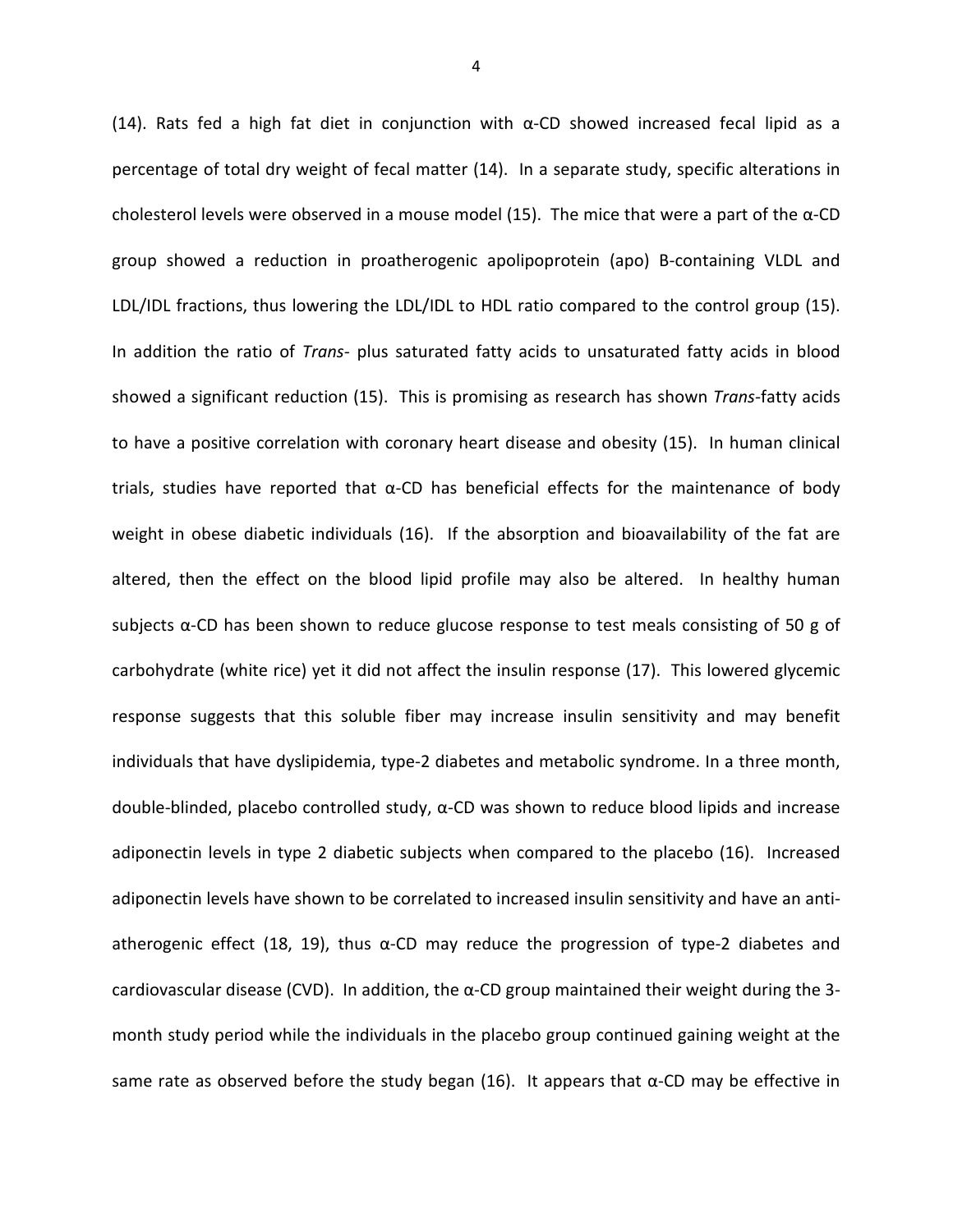reducing and/or maintaining body weight in obese individuals with type-2 diabetes (16). It is of note that the effects of the α-CD were more pronounced in the diabetic individuals who did not require insulin therapy (16). The individuals who had hypertriglyceridemia at the start of the study experienced significant reductions in their total cholesterol levels. This study demonstrated that α-CD not only prevented weight gain but also improved insulin sensitivity in obese individuals with type-2 diabetes (16).

The fiber-fat complex appears to be unaccessible by the human digestive enzymes, thus it does not promote the gastrointestinal side effects such as bloating and steatorrhea that are associated with other weight loss products (14, 16). The fiber-fat complex is then excreted from the body in the stool while still intact (14, 20). Unlike α-CD, other weight loss products inhibit the lipase secretion thus allowing free, uncomplexed, dietary fats to pass through the digestive system. This can lead to steatorrhea and bowl incontinence (21). In this case the undesirable side effects make the product impractical for everyday use. A concern however is the effect that the  $\alpha$ -CD may have on the fat-soluble vitamins. If the  $\alpha$ -CD removes the fat, then the essential fat-soluble vitamins may be removed as well. However, a study showed that there was no significant difference between active and placebo groups in 25-OH- vitamin D levels after 3-month supplementation (16). It is of note that both groups did have lower levels by the end of the study, but this may be explained by the fact that this study was performed during the winter months in the state of Michigan (16). In this study, hepatic and renal function was also monitored by measuring the levels of creatinine and alanine aminotransferase levels (16). There was no change in these indicators due to the fact that the  $\alpha$ -CD is not absorbed or metabolized.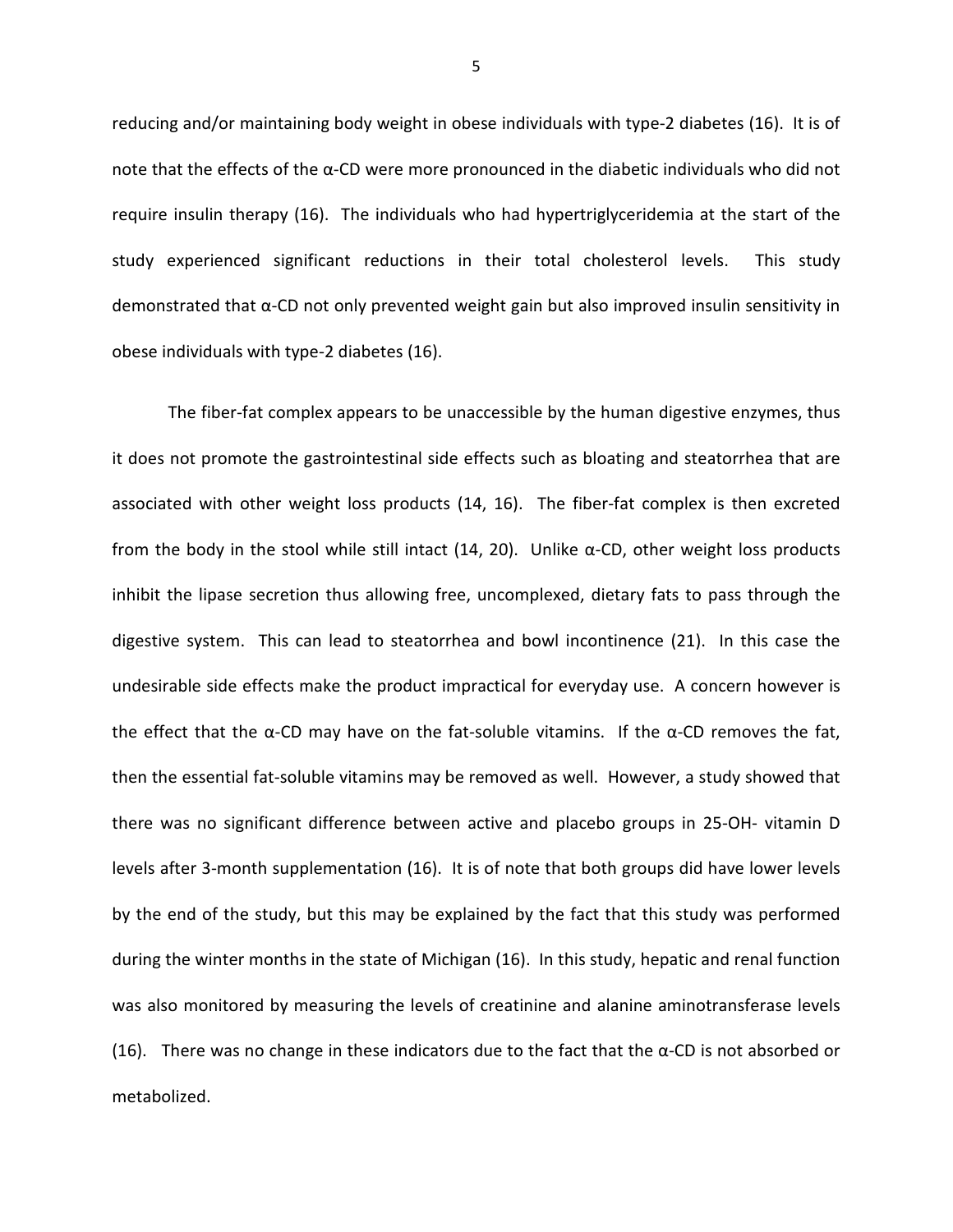The lipid lowering effect of  $\alpha$ -CD is well documented, but the short term acute effect of α-CD on blood lipid levels after a fat-containing meal is not yet known. The current study was designed to investigate the effect of  $\alpha$ -CD on acute blood lipid and glycemic responses after consuming a fat containing breakfast. This was a double blind study where the participants were given a placebo one time and the  $\alpha$ -CD another while consuming the same meal each time. The effect that the α-CD on triglycerides post meal was an area of great interest, both for heart health and for its ability to assist in weight management as shown from a previous study (16). To obtain a baseline for the participants, a fasting blood sample was collected. The blood samples that were collected were all capillary samples from the fingers. The meals that were consumed were of a high fat and high caloric breakfast as typical of the western diet that is consumed by general population of the United States.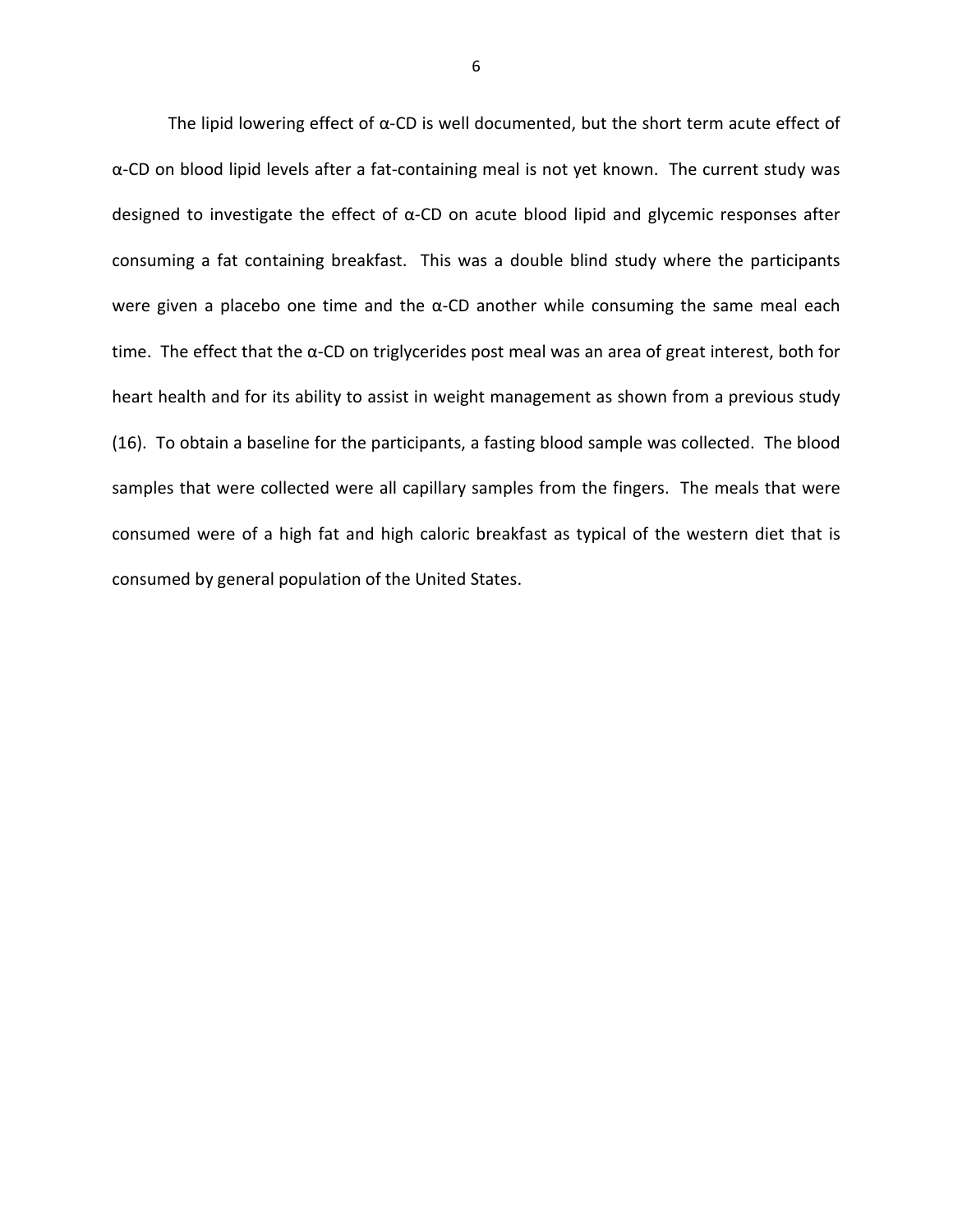### **Research design and methods**

### **Subjects**

Thirty four healthy male (n=6) and female (n=28) adults between the ages of 18 and 65 were recruited from a university campus in the Midwest. Those who were vegetarian, pregnant, nursing, did not consume pork, or had a chronic health condition such as CVD or diabetes were excluded from this study. The mean BMI was 25.04 ±4.08kg/m², range 19.3- 35.9. Participants signed a University Institutional Review Board approved consent form. This study was approved by the university Institutional Review Board.

#### **Procedure**

Written informed consent was obtained from the individuals who met the inclusion criteria and agreed to participate in the study. All participants were screened prior to initiation of the study to verify that they met all criteria. The participants were informed to arrive at the lab (Science Hall, Wayne State University, Detroit, Michigan) in the morning in a fasting state, at least 12 hours without food and only water to drink for two non consecutive days, but within three days of each other. Self-reported height and weight measurements were recorded on the first visit only. Prior to obtaining a blood sample, the fingertip was cleaned by swabbing with alcohol and then air dried. The blood sample was obtained using a pressure activated safety lancet with a depth of 2.8mm for a capillary blood sample. The blood sample, about 50ul, was collected into a capillary tube and transferred into the LDX cartridge. This LDX cartridge was inserted into a Cholestech machine (Alere, Hayward, CA). Blood measurements

7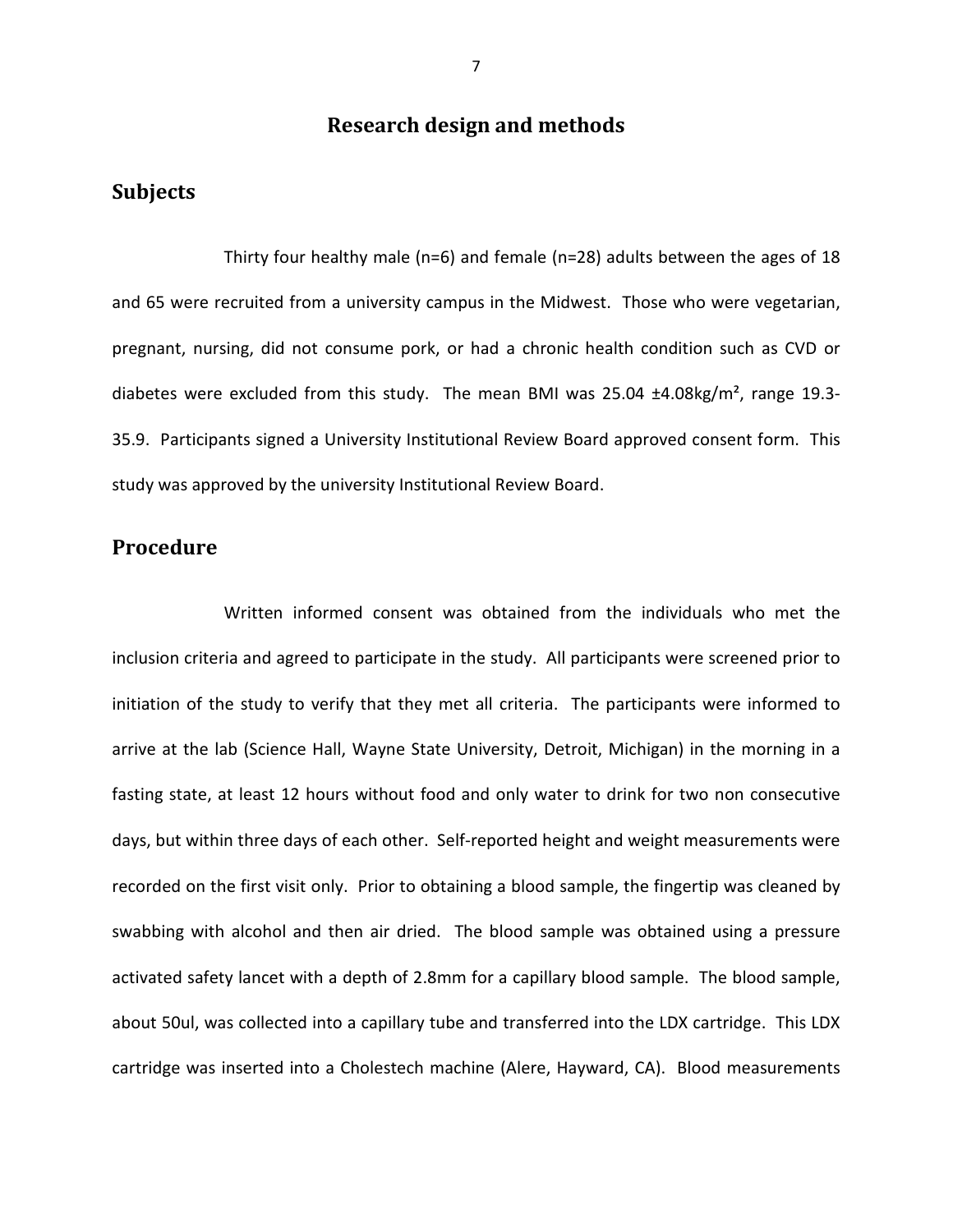of total cholesterol, LDL, HDL, triglycerides, and glucose were obtained. Once the baseline was recorded the participants were asked to consume a breakfast that was provided to them. The breakfast was high in calories with a majority of calories coming from fat. All participants received the exact same breakfast to ensure similar caloric and fat consumption on both testing days. On one of the two days the participants received two 1000 mg tablets of  $\alpha$ -CD, and on the other day they received two identical-looking placebo tablets. The two tablets were consumed within 10 minutes of the consumption of the breakfast and taken with water. The tablets were randomly picked by the participant on the first testing day. Finger pricks were also performed at 1, 2, and 3 hours after finishing breakfast and the two tablets to obtain capillary blood samples. Five minutes after the LDX cartridge was inserted into the machine, the results were automatically printed out via the Cholestech printer. The participants were instructed to not consume any food or drinks during the entire study period (about 4 hours), aside from water which was advised as to allow for adequate blood draw efficiency. All the participants were instructed not to participate in any strenuous exercise before the final finger prick was completed. The same procedure was used for both days. This approach was used to determine the effect and efficacy, if any, the  $\alpha$ -CD would have on the participants' acute blood lipid and glycemic responses after consuming a fat containing meal. The placebo and  $\alpha$ -CD tablets were unmarked and had identical appearance except that that  $\alpha$ -CD was made with alpha-Cyclodextrin and the placebo was made with cellulose. The research protocol was approved by the Institutional Review Board of Wayne State University.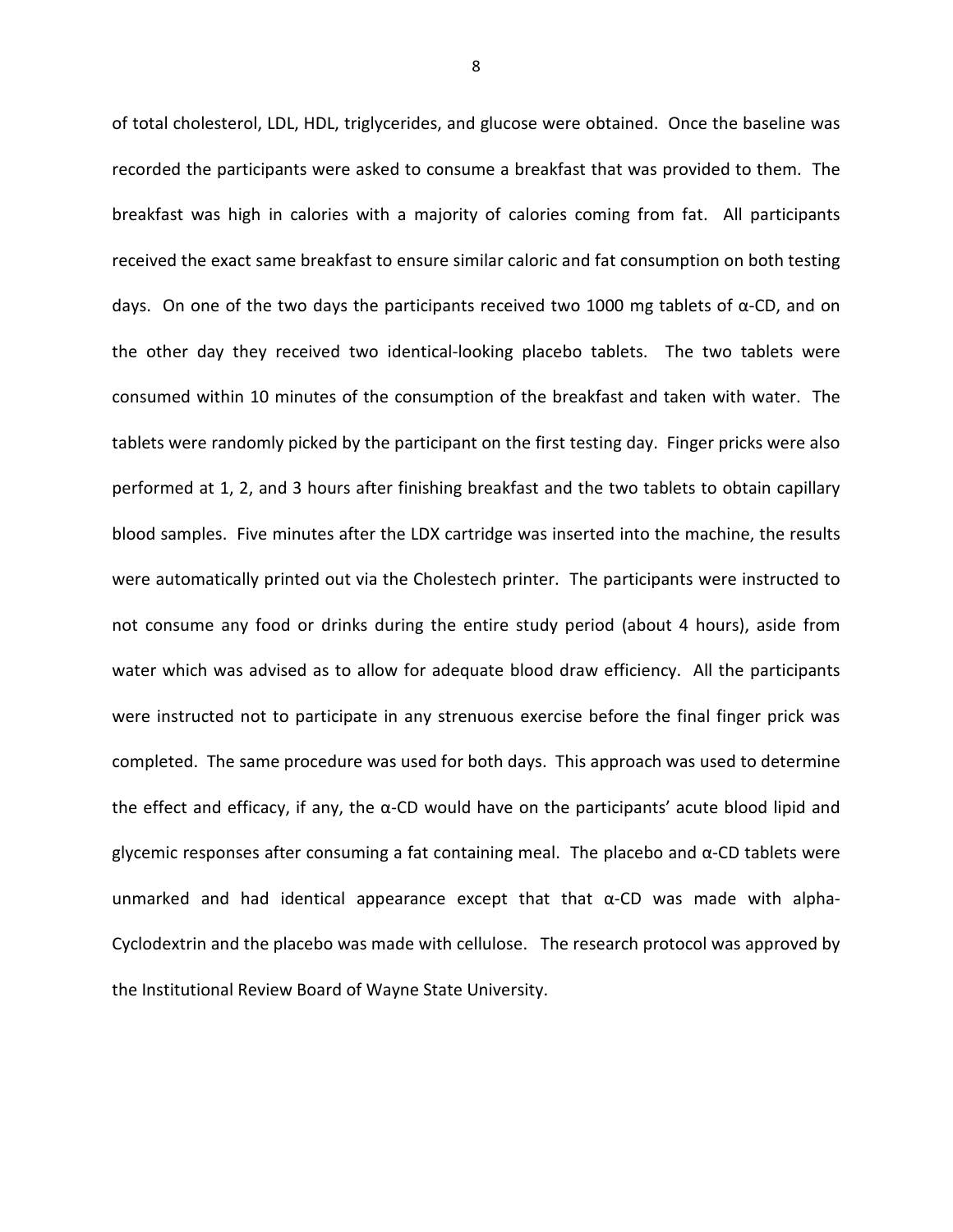#### **Breakfast**

 The breakfast consumed was a sandwich that consisted of pork based sausage, egg, pasteurized process American cheese, and an English muffin with liquid margarine. The macronutrient profile of the sandwich was 21g of protein, 30g carbohydrate, and 26g fat for a total caloric value of 440 calories with 234 calories coming from fat. There were 10g of saturated fat in the sandwich as well as 2g of sugar and 2g of fiber. This is a prime example of a typical western style breakfast. The participants were given bottled water to drink and were instructed to stay well hydrated during the process for adequate blood flow and sampling.

### **Chemical analyses**

 Blood glucose, total cholesterol, HDL-cholesterol, LDL-cholesterol, and triglyceride levels were determined by using a Cholestech LDX Analyzer (Hayward, CA). The devices were calibrated every day for accuracy prior to use. The safety lancets used were VitalCare 216 lancets (VitalCare Group Inc, Miami Gardens, Florida). All samples and lancets were disposed of according to University Standards with hazardous materials.

#### **Statistics**

Mean and standard deviations were calculated. SPSS statistical analysis package (IBM Corp, Armonk, New York) was used to perform the statistical analysis for this study. Paired *t*tests were performed to compare the mean difference between the α-CD tablet and the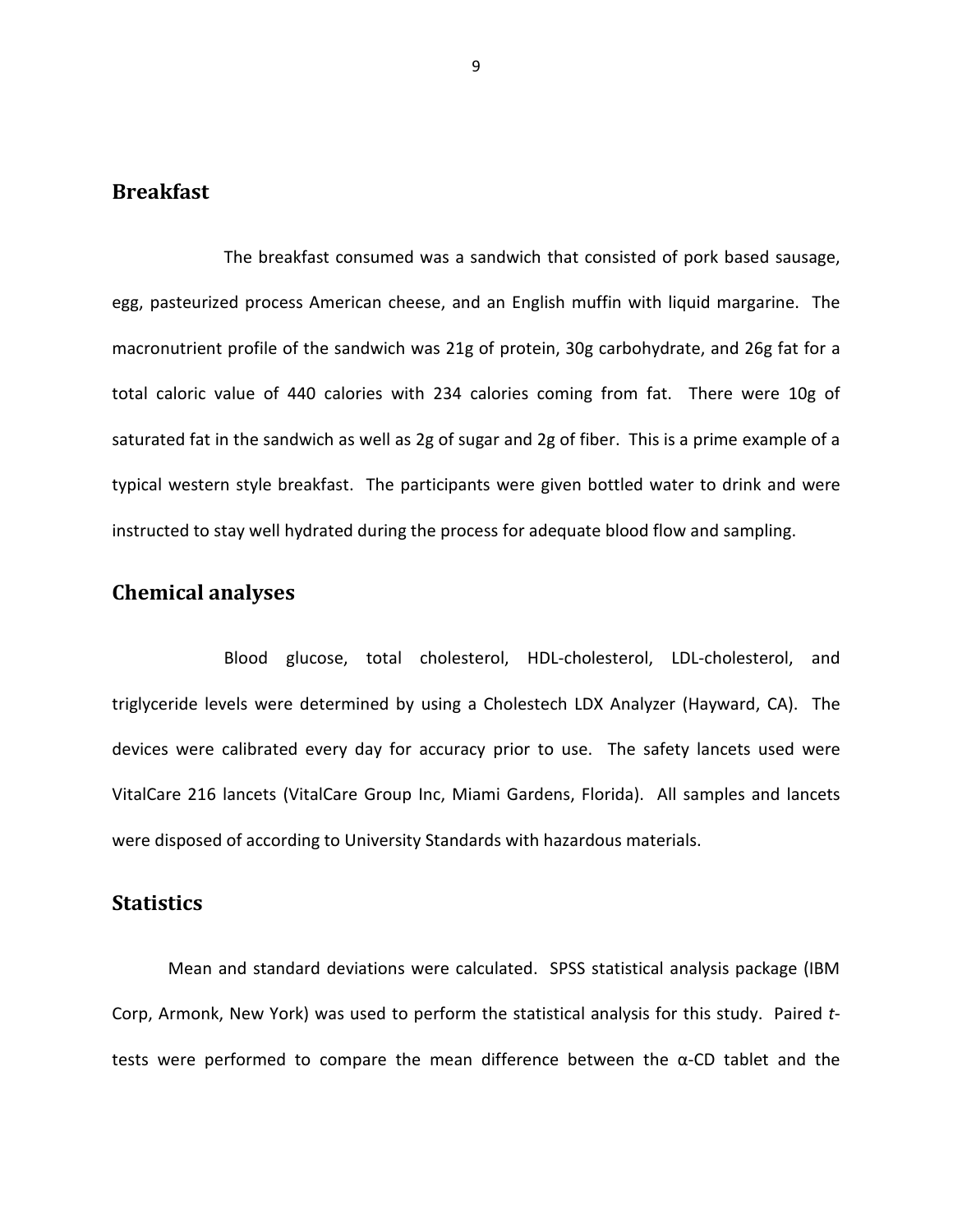placebo results for all serum blood lipids and glucose levels of all the participants. The level for significance was set at p < 0.05.

#### **Results**

 Blood parameters at baseline and at one, two, and three hour postprandial are presented in Tables 1 and 2 for the active and placebo phases. Blood triglyceride levels were significantly different between the active and placebo phases (p<0.01 or 0.05). The differences for glucose, cholesterol, HDL-C, and LDL-C were not statistically significant. Due to large differences between participants at the baseline, all the responses to the test meal were standardized to the baseline values (percent relative to baseline). No difference was observed between the two phases for glucose, total cholesterol, LDL, and HDL cholesterol. When post prandial triglyceride levels were expressed as percent of fasting values, there were significantly lower triglyceride levels after the α-CD supplement as compared with the placebo (Figures 1 -4). The total three hour triglyceride response to the test meal (area under the curve) was also compared. The total area under the curve after α-CD supplement was significantly lower than that observed after placebo. No other total response difference was identified (Table 2).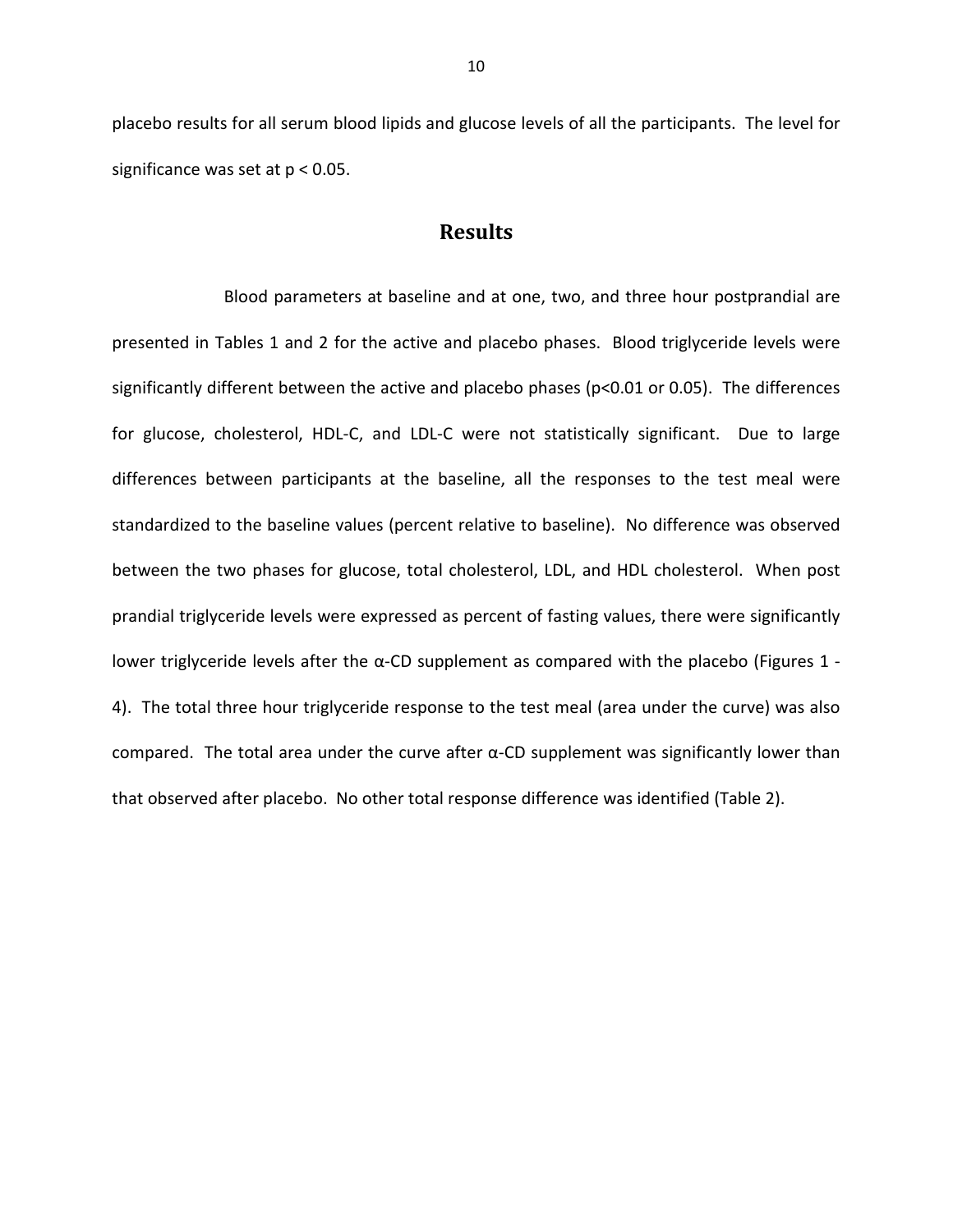|                          | <b>Baseline</b> | 1 Hour         | 2 Hours        | 3 Hours        |
|--------------------------|-----------------|----------------|----------------|----------------|
| Triglyceride             | $105 \pm 57$    | $112.2 \pm 49$ | $127.7 \pm 45$ | $116.1 \pm 43$ |
| <b>Total Cholesterol</b> | $178.8 + 39$    | $173.5 \pm 40$ | $173.5 \pm 40$ | $175 \pm 43$   |
| HDL-C                    | $52.9 \pm 17$   | $51.5 \pm 16$  | $55.3 \pm 16$  | $52.5 \pm 17$  |
| LDL-C                    | $104.5 \pm 36$  | $101.3 \pm 32$ | $96.1 \pm 34$  | $99.6 \pm 34$  |
| Glucose                  | $89.3 \pm 9$    | $98.8 \pm 23$  | $90.3 \pm 11$  | $87.1 \pm 6$   |

**Table 1**: Blood levels of TG, TC, HDL-C, LDL-C and glucose (mg/dL) at baseline, one, two and three hour's postprandial (mean±SD) during α-CD trial.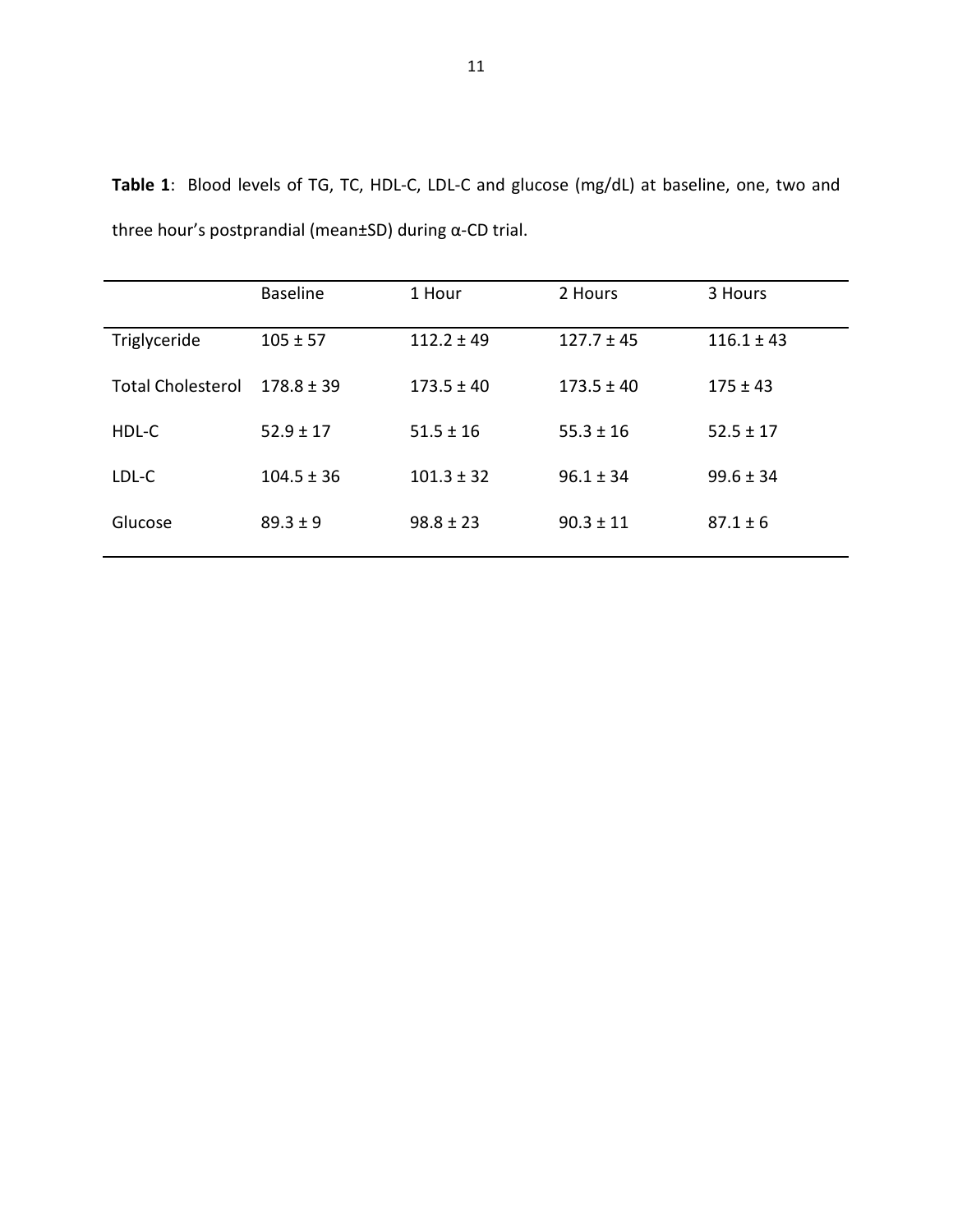|                          | <b>Baseline</b> | 1 hour        | 2 hours       | 3 hours       |
|--------------------------|-----------------|---------------|---------------|---------------|
| Triglyceride             | $95.3 \pm 40$   | $124 \pm 63$  | $135 \pm 51$  | $134 \pm 58$  |
| <b>Total Cholesterol</b> | $179 + 41$      | $176 \pm 40$  | $175 \pm 38$  | $178 \pm 40$  |
| HDL-C                    | $56 \pm 17$     | $51.7 \pm 17$ | $55.2 \pm 15$ | $52.7 \pm 15$ |
| LDL-C                    | $104.9 \pm 31$  | $97.5 \pm 33$ | $91 \pm 29$   | $98.7 \pm 32$ |
| Glucose                  | $91.7 \pm 10$   | $99.5 \pm 25$ | $90.5 \pm 13$ | $90.5 \pm 12$ |

**Table 2:** Blood levels of TG, TC, HDL-C, LDL-C and glucose (mg/dL) at baseline, one, two and three hours postprandial (mean±SD) for placebo trial.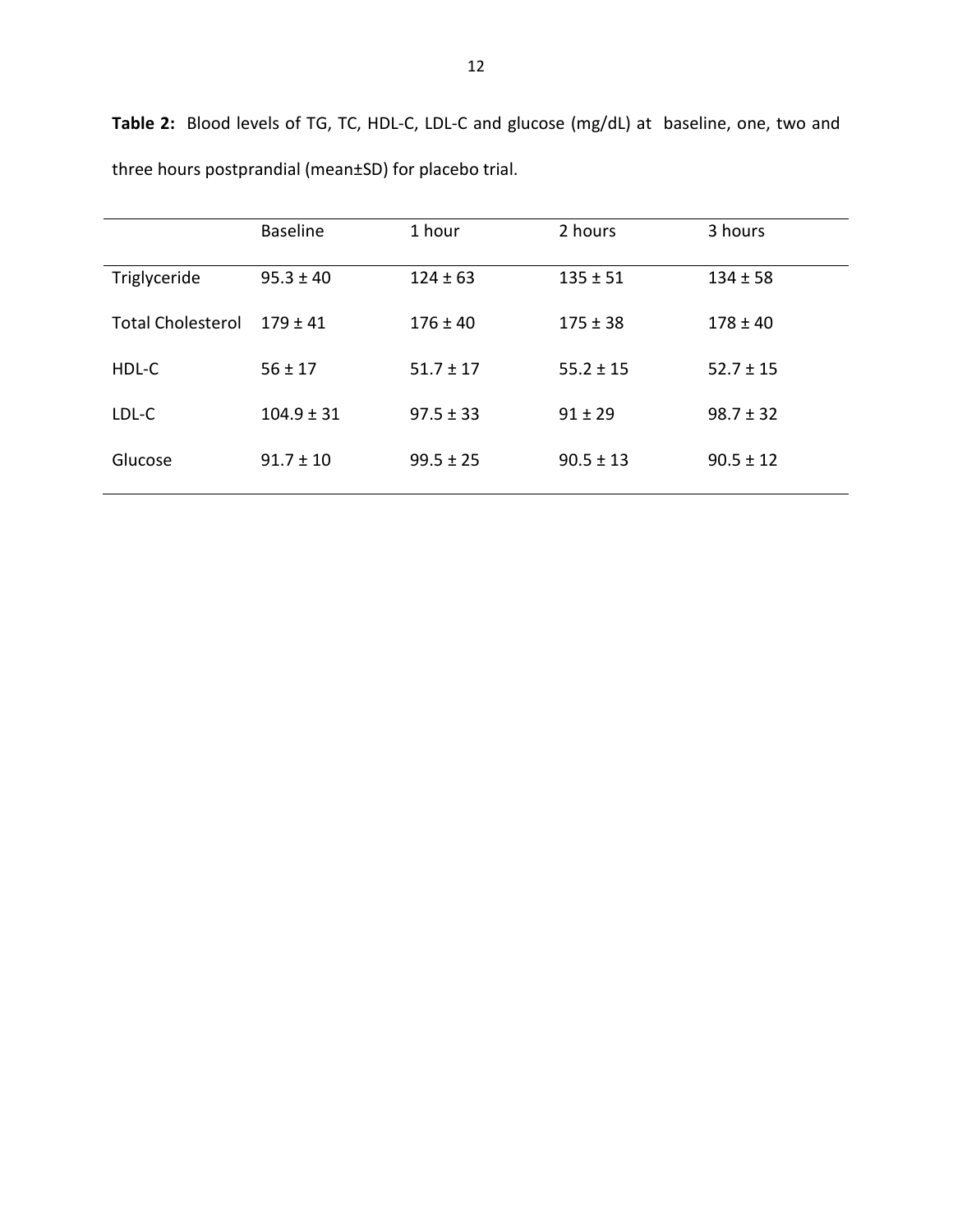|              | Placebo      | $\alpha$ -CD  | P Value |
|--------------|--------------|---------------|---------|
| LDL          | $285 \pm 35$ | $271 \pm 28$  | .15     |
| Glucose      | $309 \pm 18$ | $305 \pm 29$  | .59     |
| <b>HDL</b>   | $300 \pm 48$ | $292 \pm 42$  | .48     |
| Cholesterol  | $291 \pm 17$ | $295 \pm 12$  | .36     |
| Triglyceride | $419 \pm 97$ | $359 \pm 107$ | .025    |

**Table 3:** Area under the curve (mg/dl/ 3 hr) for the placebo and the α-CD phases.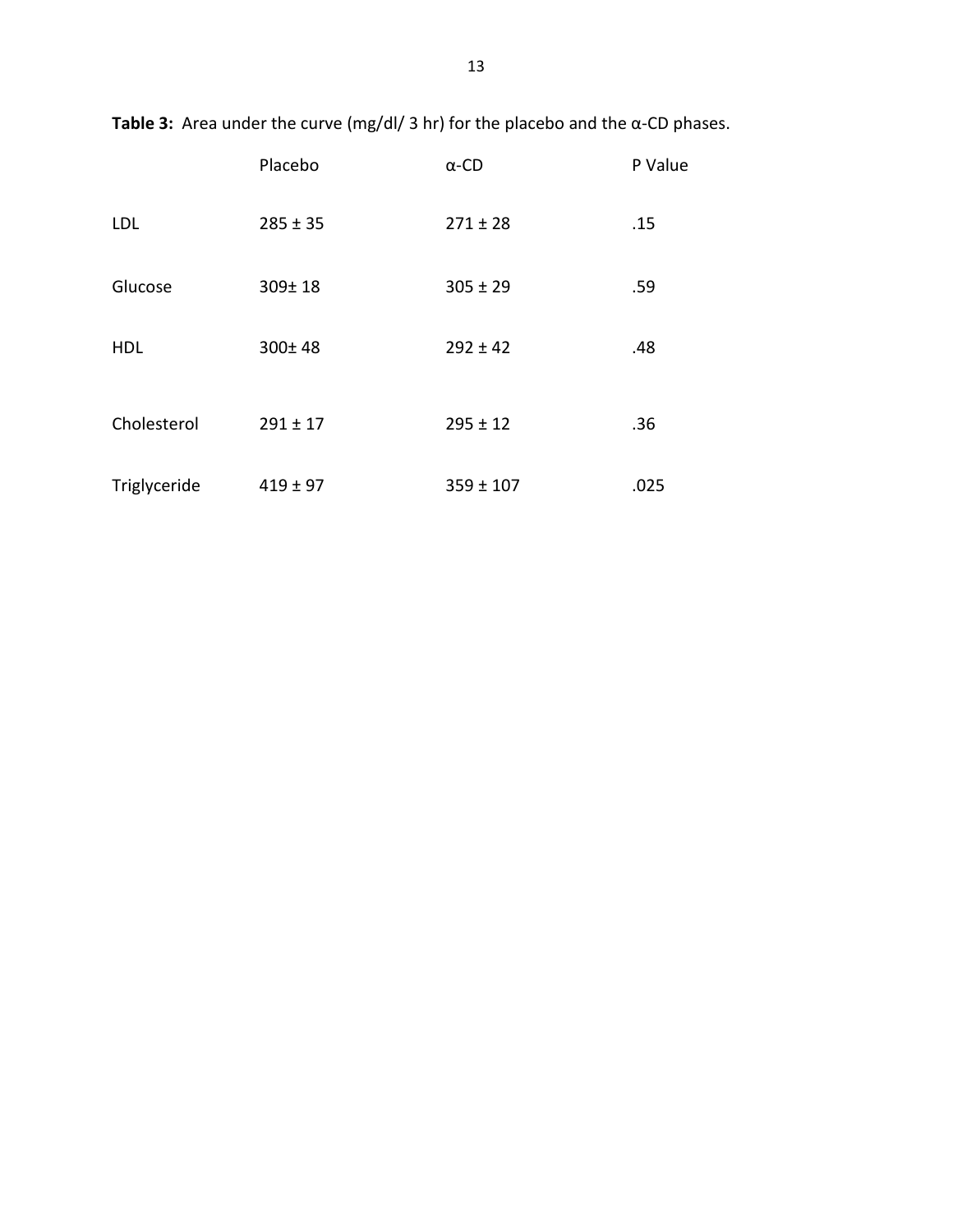

**Figure 1. Triglyceride responses after the test meals as percent of the baseline. The percent response was significantly less in the α-CD phase than the placebo phase.**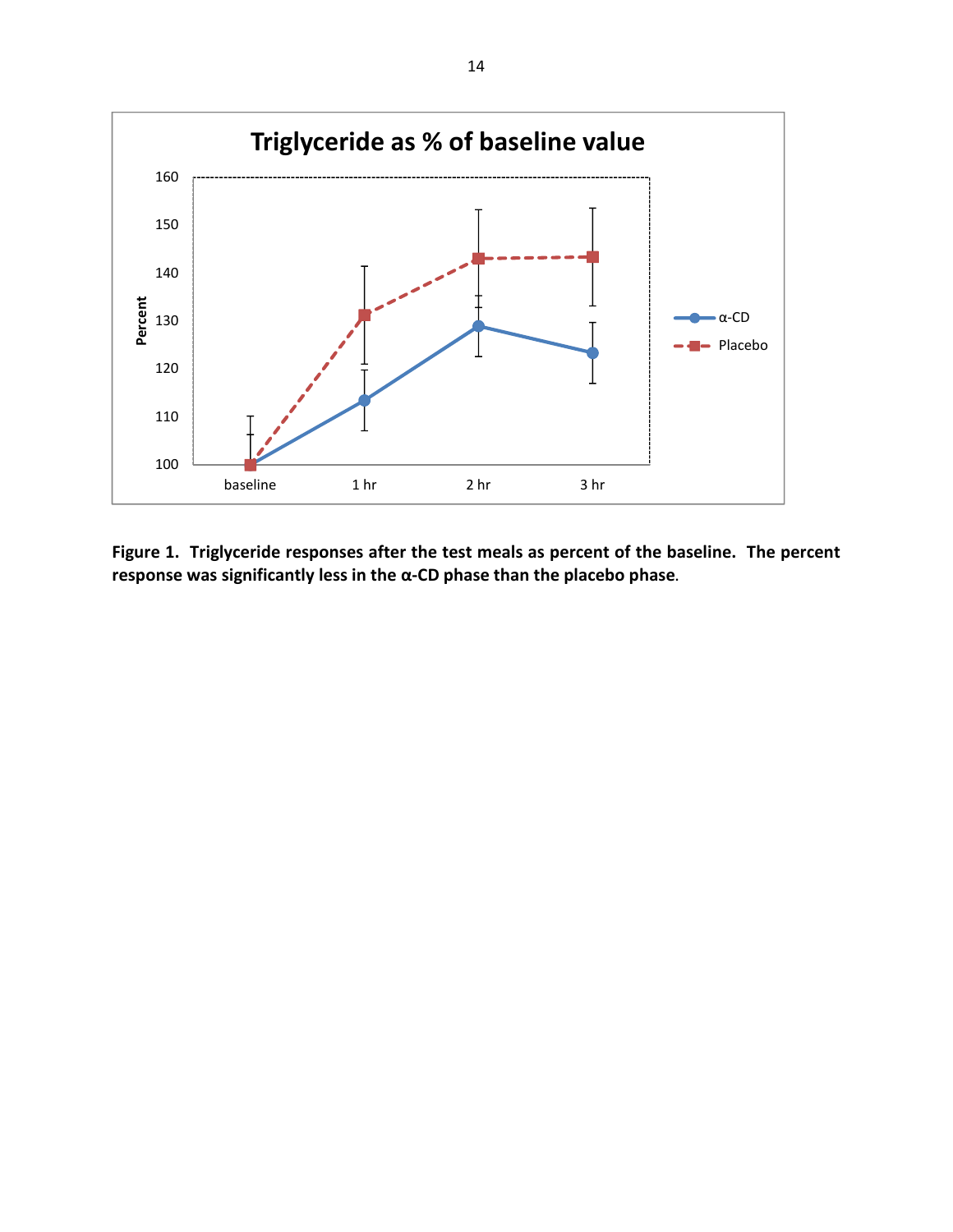

**Figure 2. Glucose responses after the test meals as percent of the baseline value. There was no statistically significant difference between the placebo and the α-CD.**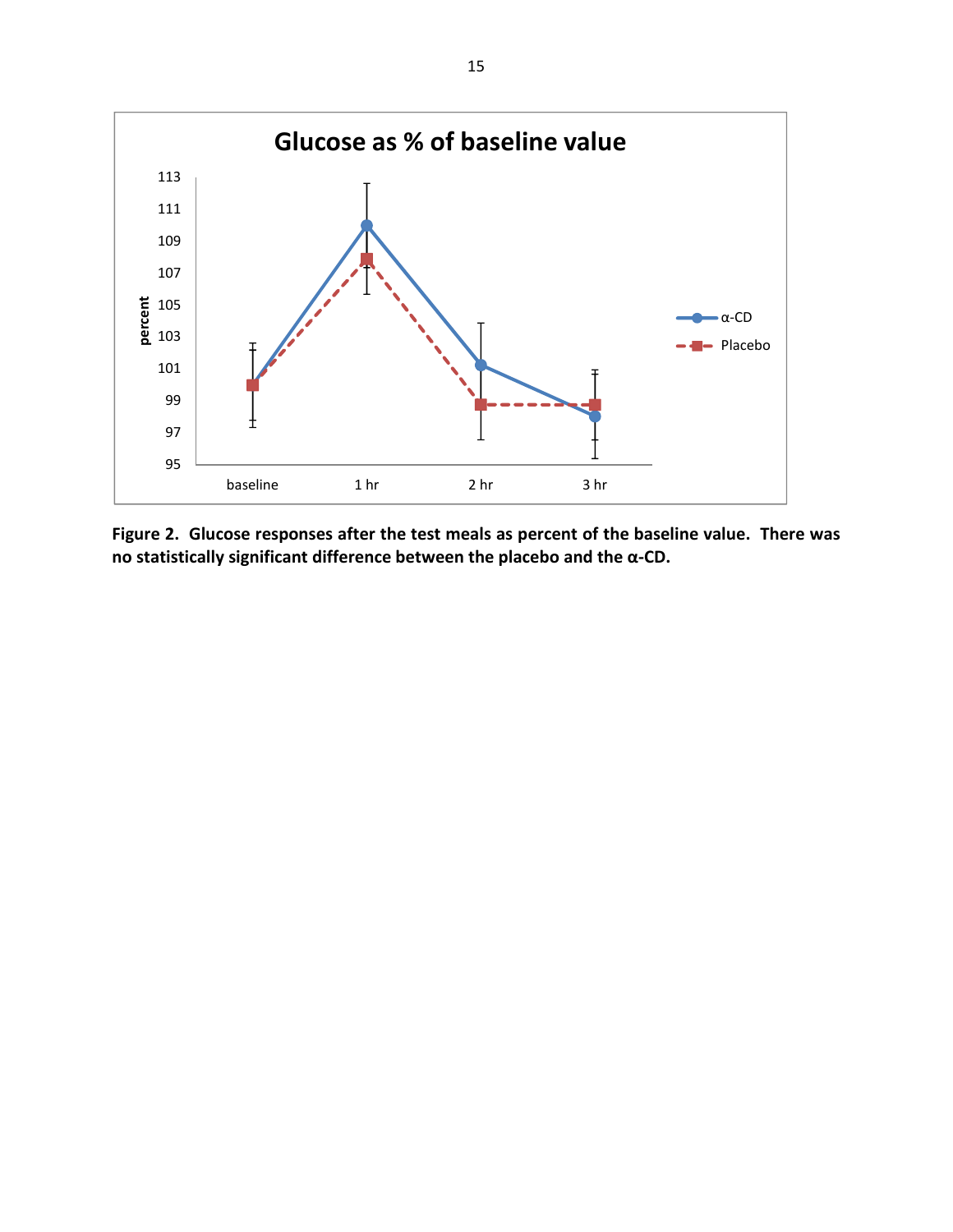

**Figure 3. Total cholesterol responses after the test meals as percent of baseline. There was no statistically significant difference between the two phases.**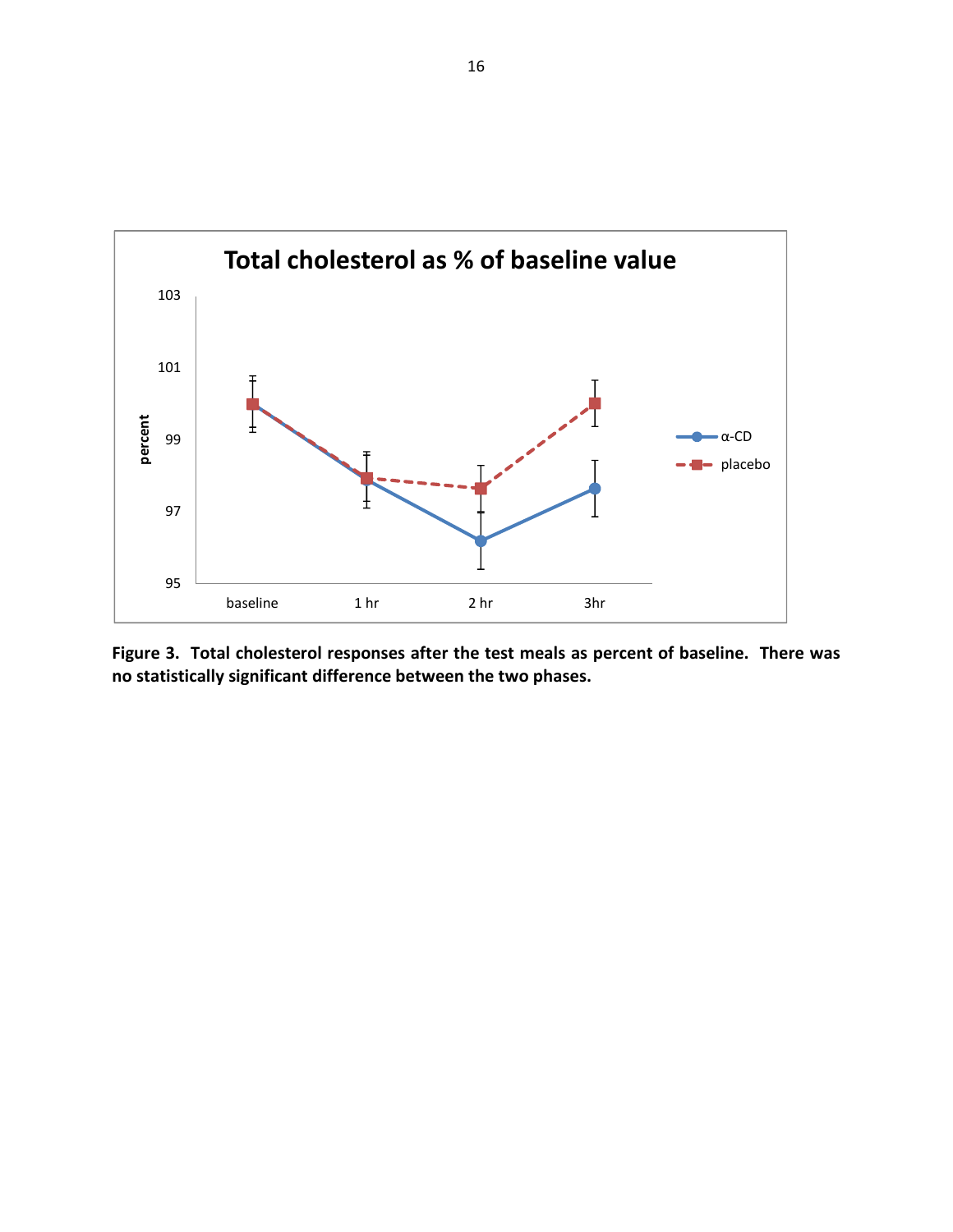

**Figure 4. LDL responses after test meals as percent of baseline. There was no statistically significant difference between the two phases.**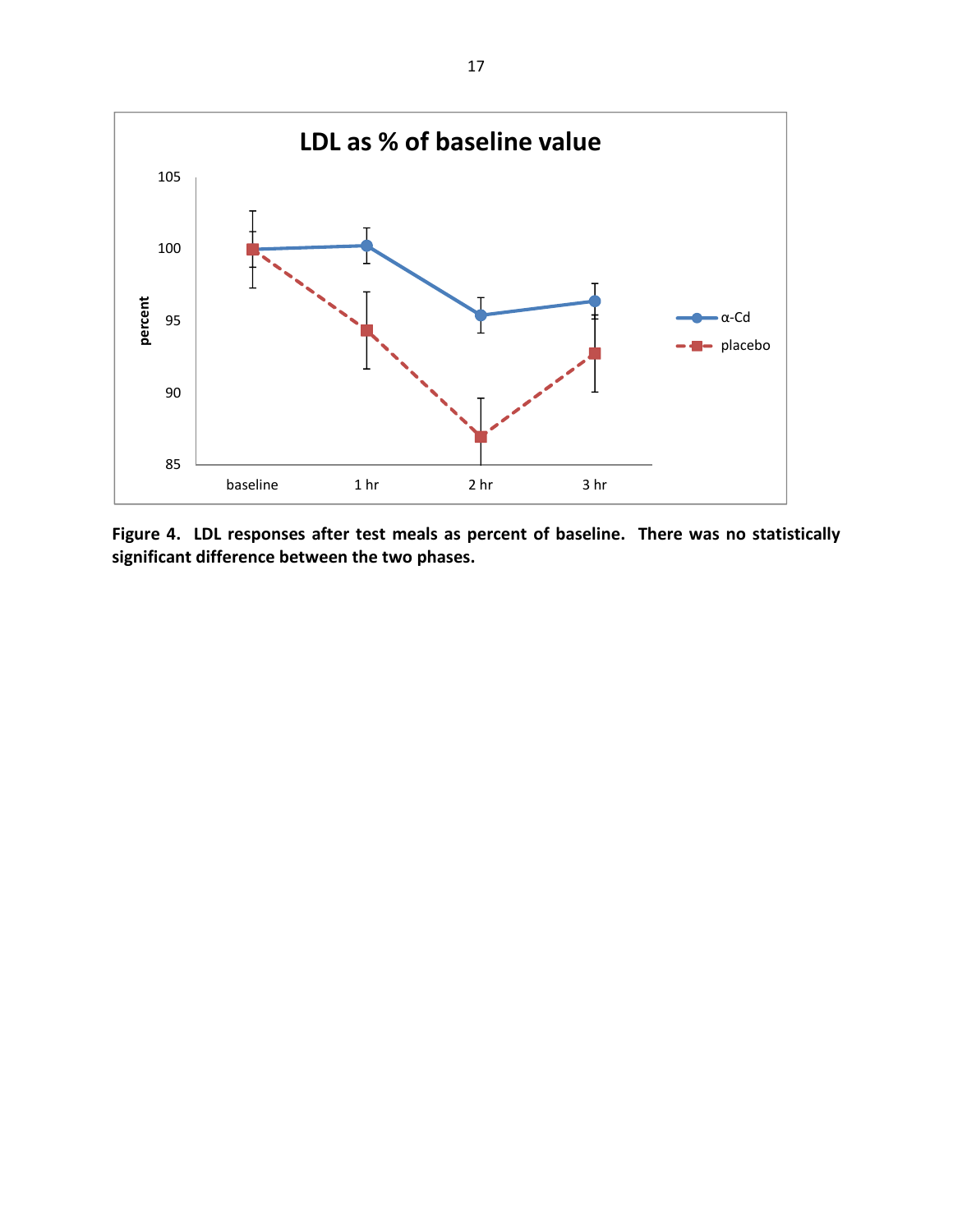

**Figure 5. HDL responses after test meals as percent of baseline value. There was no statistically significant difference between the two phases.**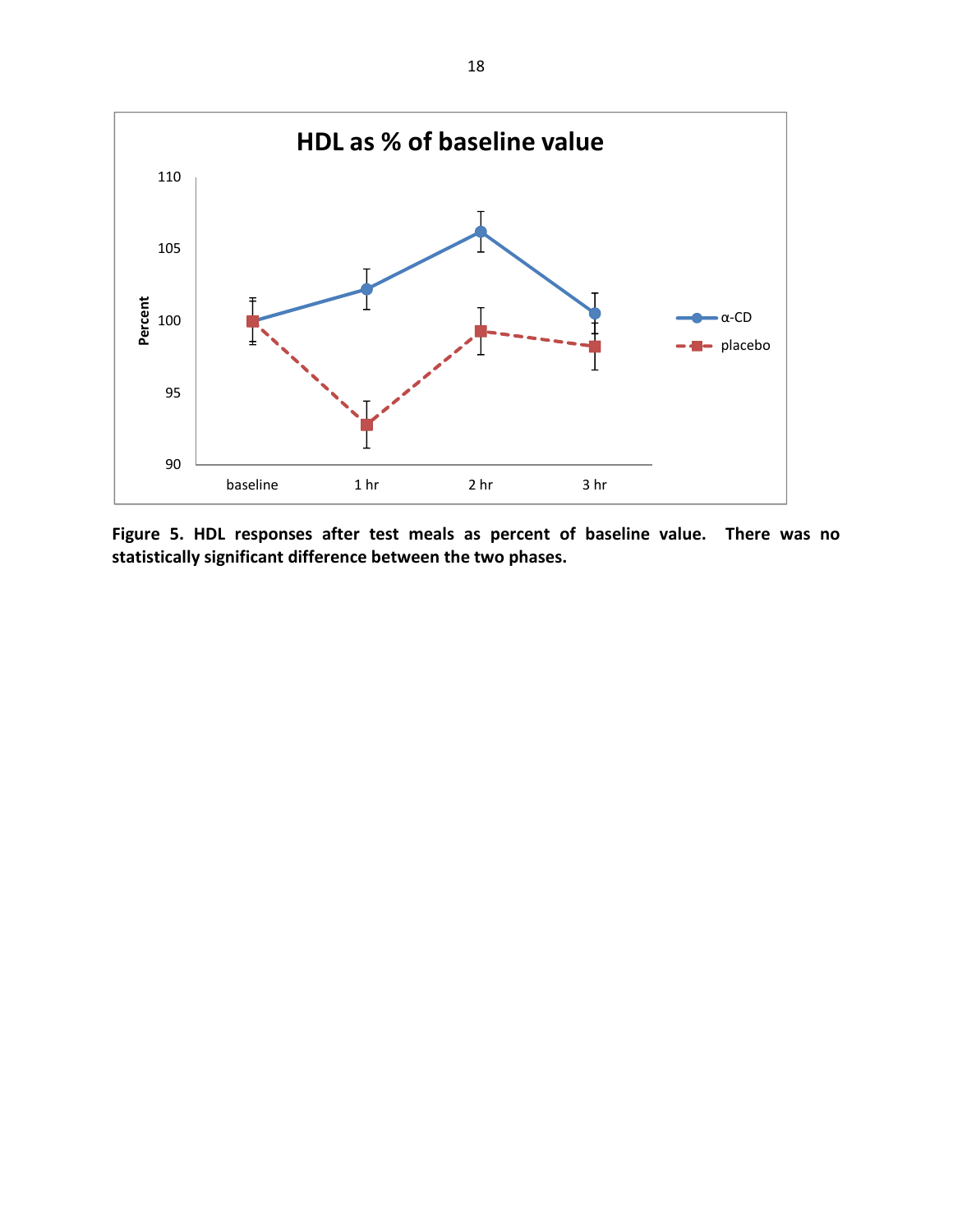#### **Discussion**

In this study we investigated the effects of  $\alpha$ -CD on acute blood lipid and glycemic responses to a fat containing meal. The results showed that blood triglyceride levels were significantly lower after a fat containing meal supplemented with α-CD in comparison to the ingestion of a placebo. This is due to the ability of  $\alpha$ -CD to form a stable complex with dietary fat while in the gut (14). Due to this ability to form a stable complex,  $\alpha$ -CD may be beneficial to individuals who are at an elevated risk for cardiovascular disease because of hyperlipidemia. Hypertriglyceridemia (hTG) is a condition in which triglyceride levels in the blood are constantly at an elevated level. This condition is very prevalent in the United States and is of increasing concern in many industrialized countries (22). It is often exacerbated by diabetes mellitus, obesity, and sedentary lifestyle (23). Studies have shown that hTG and hyperlipidemia are risk factors for coronary artery disease (23, 22). Postprandial increases in TG may have health consequences as well, as oxidative stress and increased markers of inflammation have been reported as a consequence of hyperlipidemia following consumption of a high fat meal (24). Bansal et al. (2007) have reported that elevated triglyceride levels 2-4 hours postprandial have an independent and strong association with adverse cardiovascular events in women (25). Nordestgaard et al. (2007) have reported similar findings in a large Danish study of both men and women (26). The significant acute reduction of blood triglyceride levels in this study, in conjunction with the previous studies that showed reduction in triglycerides, leads to the conclusion that  $\alpha$ -CD is beneficial to individuals suffering from hTG and is beneficial for heart health.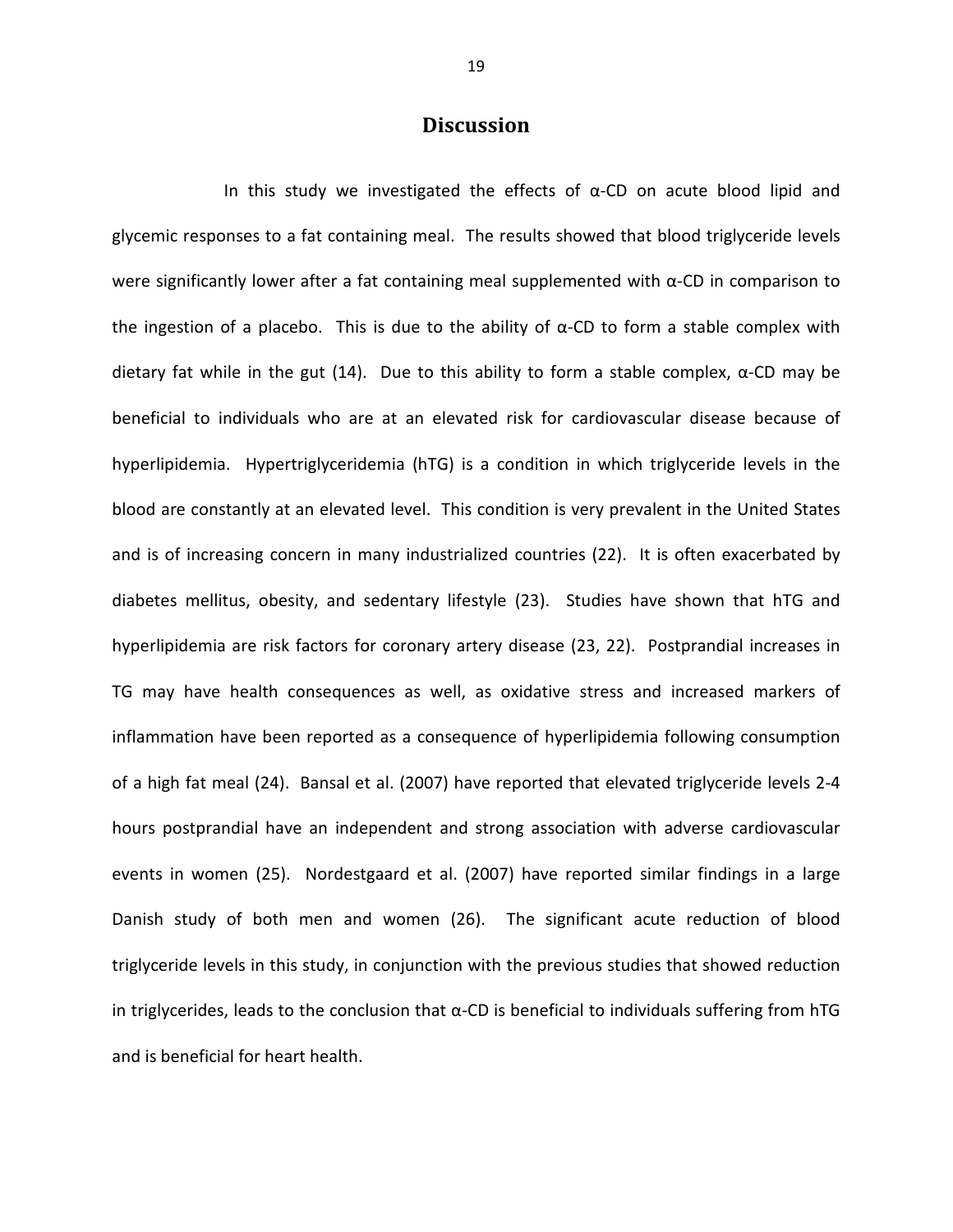Previous studies have shown that  $\alpha$ -CD has the ability to regulate and/or prevent weight gain (16). While our study did not measure weight gain or loss and was a short term study, the ability of the  $\alpha$ -CD to reduce the triglyceride level may have a direct link to the prevention of weight gain. If the  $\alpha$ -CD is bound to the triglyceride in the gut and forming a stable complex that is easily excreted from the body, then the body is not absorbing the calories that come from the dietary fat source. This may explain why previous studies have shown that supplementing with up to 6g/day of α-CD can prevent weight gain and perhaps may assist in the induction of weight loss (27).

While we hypothesized that the  $\alpha$ -CD would lower the glucose response based on a previous study (17), our results did not show any significant reduction. However this may be in part due to the high percentage of calories from fat in the breakfast used in the current study that the postprandial glucose response may be blunted. Dietary fat has shown to also inhibit the release of insulin after a meal (28) and hence blunted the effects of  $α$ -CD on blood glucose levels. In a previous dose response study it has been shown that the addition of 5g or 10g of  $\alpha$ -CD, in conjunction with a meal of 50g white rice, resulted in a statistically significant reduction in the incremental area under the curve for plasma glucose levels post prandial (17). The dose of  $\alpha$ -CD in the current study was 2g. Due to the dosage of  $\alpha$ -CD being significantly smaller, this may have led to the result not being what we had expected. In a previous study, it was shown that the addition of 2g of  $\alpha$ -CD did not show significant effects on glucose levels but adiponectin levels were increased (16). A separate study showed that insulin decreased by 9.5%, although there was no significant change in fasting blood glucose (27). These data demonstrated that there was increased insulin sensitivity after α-CD.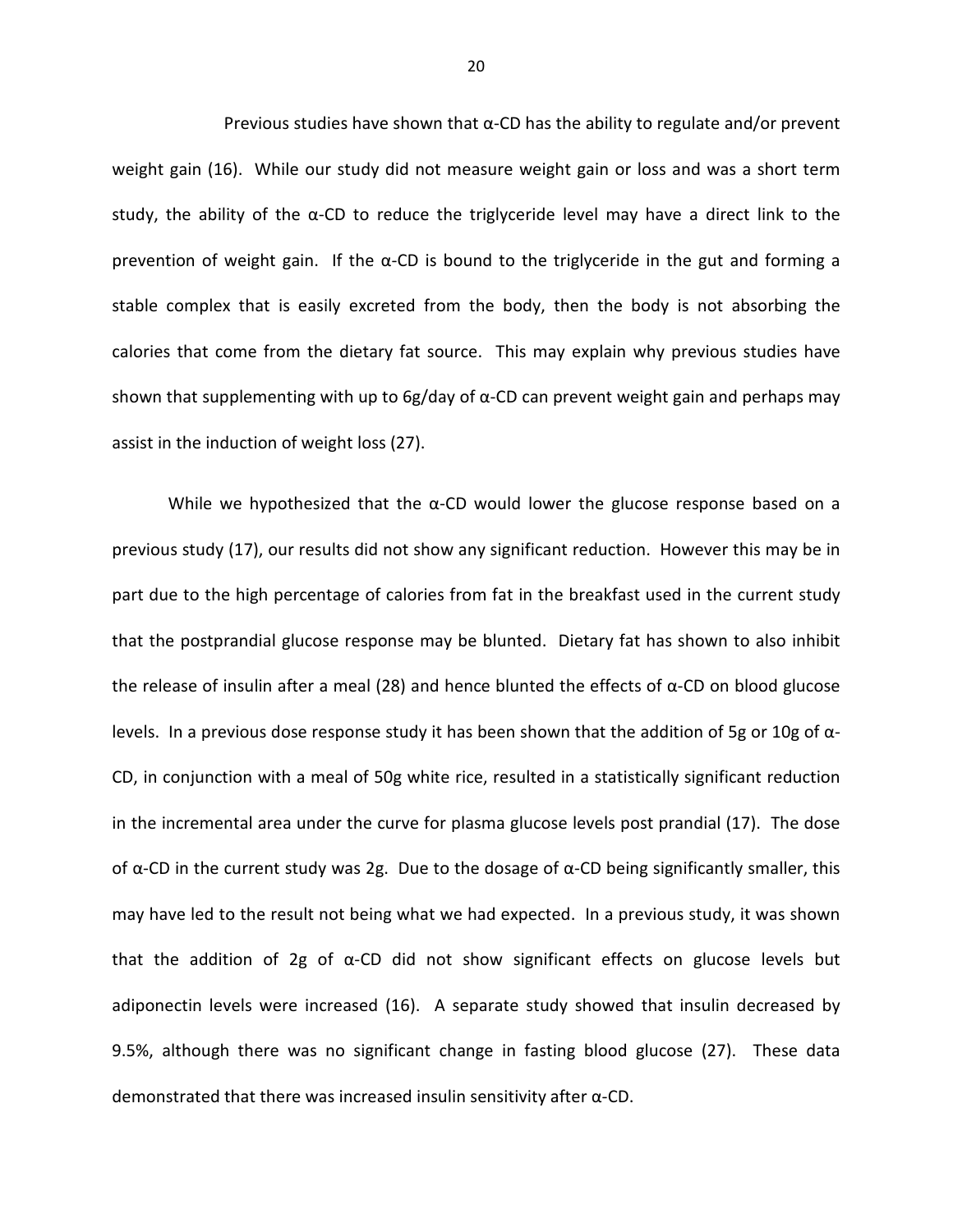There was no significant reduction in the total cholesterol levels. Significant alteration of total cholesterol would take a longer period of time to achieve. Due to the short term acute nature of our study, we did not predict significant changes in total cholesterol or its component levels. A previous long term study has shown a significant reduction in total cholesterol levels, approximately a 5.3% reduction (27). The largest decrease was shown to be in individuals with higher baseline cholesterol or triglyceride levels (27). In conjunction with the significant reduction in triglycerides in this study, it appears that  $\alpha$ -CD can be beneficial to individuals with hypertriglyceridemia or hypercholesterolemia.

Similar to the result of the total cholesterol, there was nosignificant change in LDL levels. This again was as expected due to the short term nature of this study. To achieve significant change in LDL, a longer study period would be necessary. Comerford et al have reported that long term supplementation with  $\alpha$ -CD can reduce LDL levels up to 6.7% and Apolipoprotien B(pro-atherogenic) up to 5.6% (27). This was achieved without any dietary modifications. In animal models,  $α$ -CD has been shown to significantly lower atherogenic Apo B and improve overall fatty acid profile in LDL receptor knockout mice (15). Reduction in LDL is beneficial to cardiovascular health. The effects of  $\alpha$ -CD should be further studied for a longer period of time and on a large population with hyperlipidemia to determine its long term health beneficial effects.

There was no significant reduction of HDL after consumption of  $\alpha$ -CD. In a previous study,  $\alpha$ -CD had shown an increase in mean HDL but the change was not significantly significant (16). Due to the ability of HDL to act as part of reverse cholesterol transport, the lack of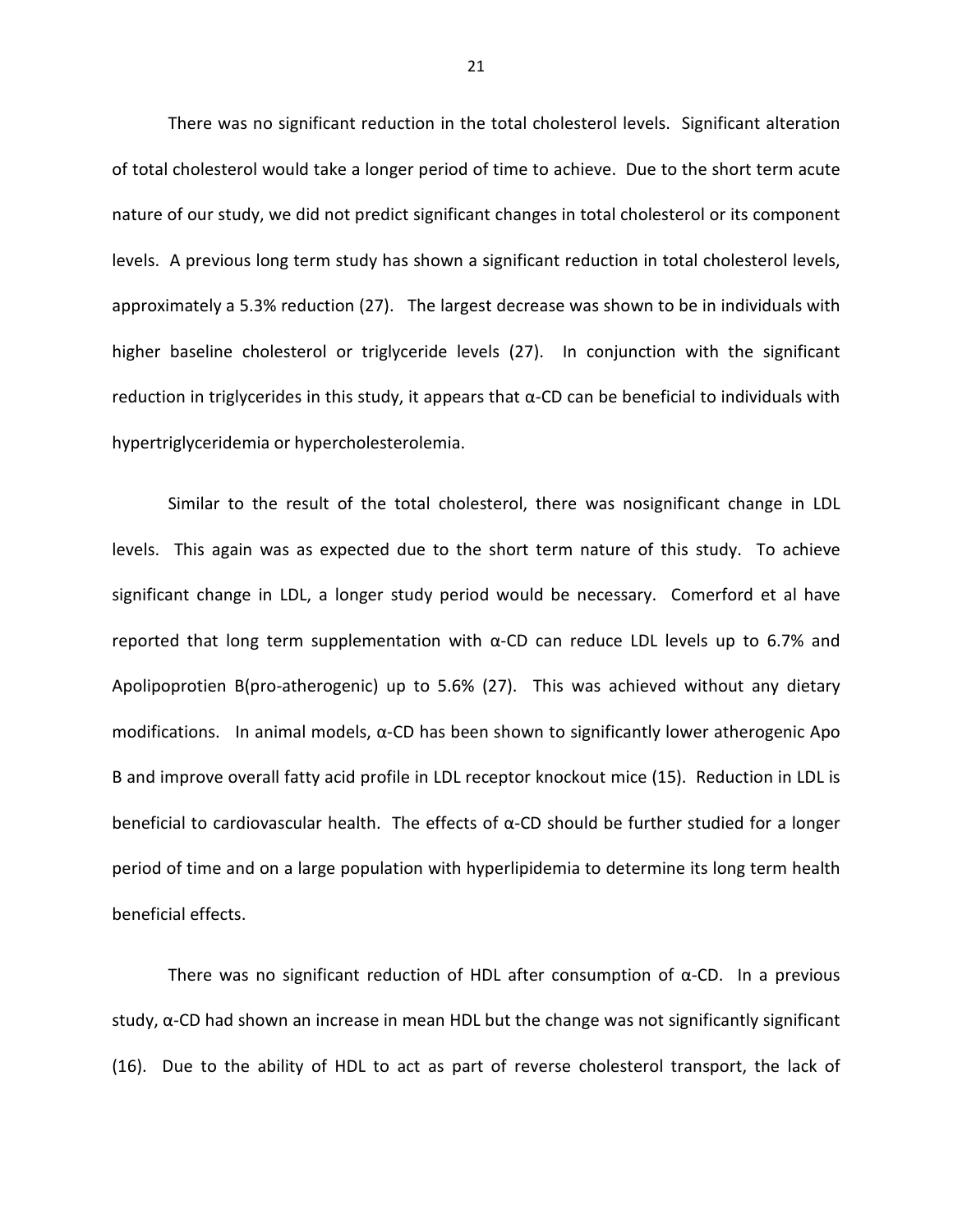reduction of this lipoprotein is beneficial. An increase in this lipoprotein is viewed as having a positive health effect. If the α-CD is only affecting the total and LDL cholesterol levels but not impacting the HDL cholesterol, this would be beneficial in obtaining a healthier lipoprotein TC/HDL ratio. The effect of α-CD on HDL should be studied further in order to ascertain if it has long-lasting heart healthy benefits in regards to this lipoprotein particle.

There were no adverse side effects reported by the study participants. Previous studies have shown minimal side effects, mostly limited to gastrointestinal complaints of discomfort when the dose was too high (17). The exact cause of the gastrointestinal upset is not known but is suggested that it may be due to the high carbohydrate load and that some individuals may not be able to process the amount of carbohydrate ingested. For individuals with habitual low fiber intake, sudden increase in fiber intake may also contribute to some of the GI discomfort. However, no such adverse side effect was reported by the participants in the current study.

In summary, this short-term study showed that the supplementation of 2g  $\alpha$ -CD with a fat containing meal significantly lowers blood triglyceride levels. The improvement shown in this study, as well as previous studies (14, 15, 17, 20, 27) demonstrates that there is a beneficial effect in supplementation with α-CD for improvement in blood lipid levels. Further long-term clinical studies should be performed for more indications on the health benefits of  $\alpha$ -CD had CVD, type-2 diabetes, inflammation, and obesity in humans.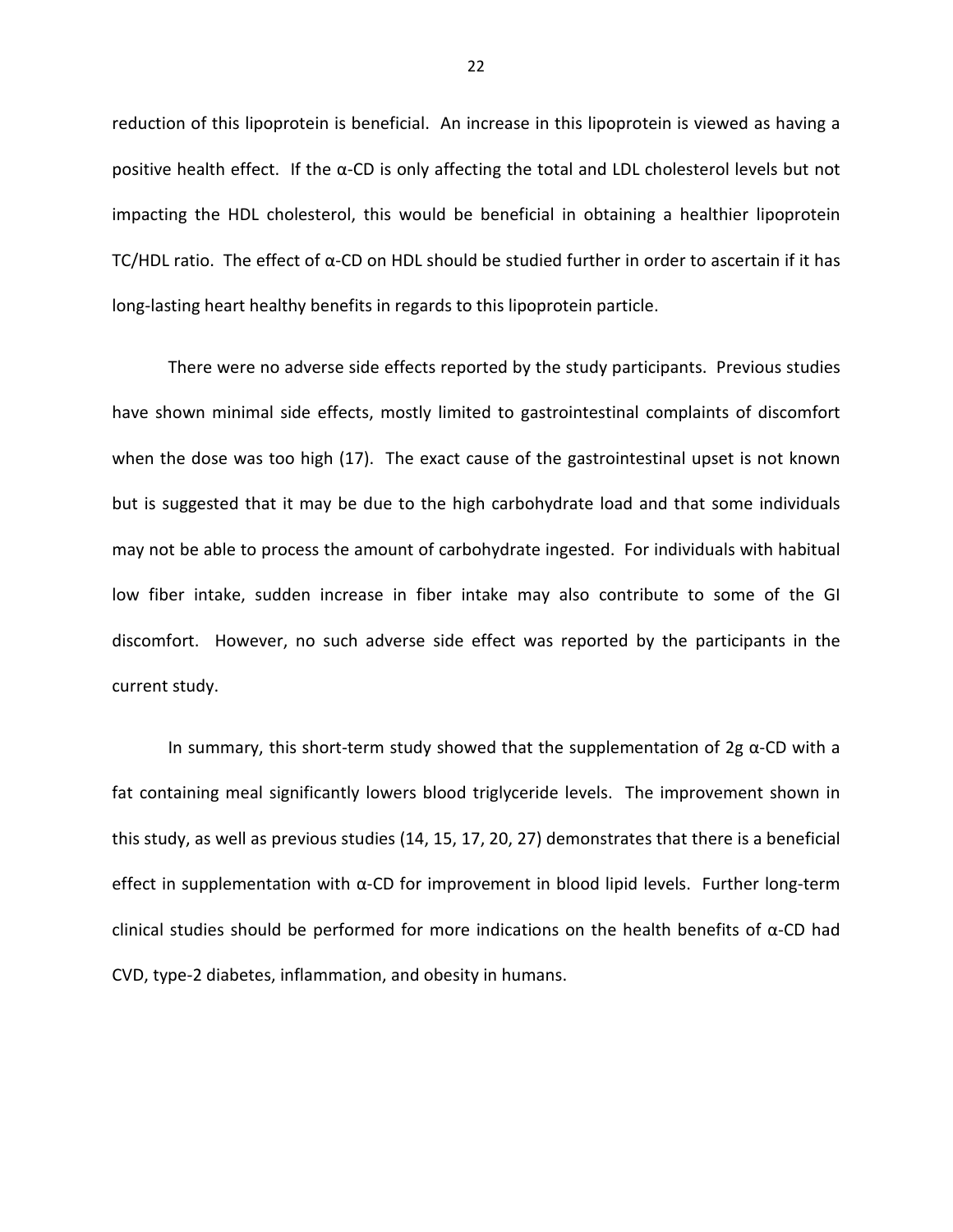### **Limitations**

 There were some limitations to this study. The main limitation was that although participants were instructed to not eat anything for 12 hours prior to the study, they were not monitored and it was impossible to guarantee that nothing was consumed. However, this uncertainty was taken care of by calculating the blood parameters as percent of the baseline levels. Although most participants were in the lab during the rest periods between the blood samplings, some had to attend classes or other activities and it was taken as participants' words that they did not consume anything but water or do any vigorous activities. If something had been consumed that may result in a lesser effect of the  $\alpha$ -CD on the target levels. Throughout the study there were also some results that the Cholestech LDX Analyzer was not able to report. Although the exact reasons for this are not known, it is speculated that the cold temperature of the lab was responsible for this. This was rectified by placing a space heater in the lab in a close proximity to the area where the cartridges were stored. There were also cases that not enough blood was collected into the capillary tubes. Dehydration was suspected to cause this. All participants were encouraged to drink more water during the three hour study period. The study also was of limited size and length. Some participants were not able to return for a second day of testing. These individuals were omitted from the study. Future studies should recruit a larger sample in order to overcome these problems of losing participants.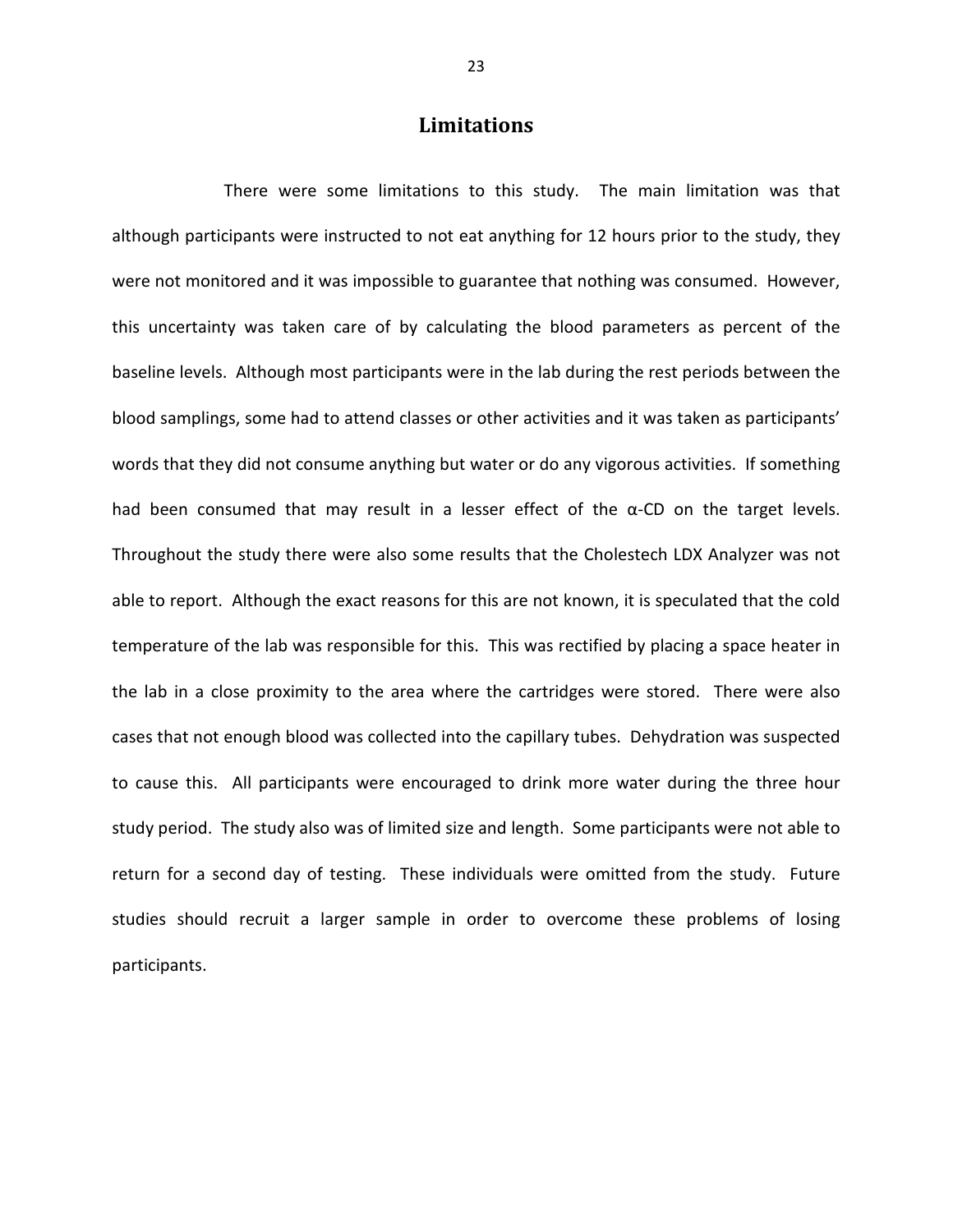#### **REFERENCES**

- 1. Flegal KM, Carroll MD, Ogden CL, Curtin LR. Prevalence and trends in obesity among US adults, 1999-2008. *JAMA* 2010; 303:235-241.
- 2. National Institute of Health, http://www.nhlbisupport.com/bmi/
- 3. Smith SJ. Multiple risk factors for cardiovascular disease and diabetes mellitus. *Am J Med* 2007; 120:S3-S11.
- 4. Lefevre M, Kris-Etherton P, Zhao G, Tracy R. Dietary fatty acids, hemostasis and cardiovascular disease risk. *J Am Diet Assoc* 2004; 104:410-419.
- 5. Resnick HE, Foster GL, Bardsley J, Ratner RE. Achievement of American Diabetes Association clinical practice recommendations among U.S. adults with diabetes, 1999– 2002: the National Health and Nutrition Examination Survey. *Diabetes Care*. 2006;29:531–537.
- 6. Galisteo M, Duarte J, Zarzuelo A. Effects of dietary fibers on disturbances clustered in the metabolic syndrome. *J Nutr Biochem*. 2008;19:71–84.
- 7. Jenkins DJ, Wolever TM, Leeds AR, Gassull MA, Haisman P, Dilawari J, Goff DV, Metz GL, Alberti KG. Dietary fibres, fibre analogues, and glucose tolerance: importance of viscosity. *Br Med J*. 1978;1:1392–1394.
- 8. Sakata T. A very-low-calorie conventional Japanese diet: its implications for prevention of obesity. *Obes Res*. 1995;3Suppl 2:233s–239s.
- 9. Brown L*,* Rosner B*,* Willett W*, et al.* Cholesterol-lowering effects of dietary fiber: a metaanalysis*. Am J ClinNutr*1999*;* 69*:* 30*–*42*.*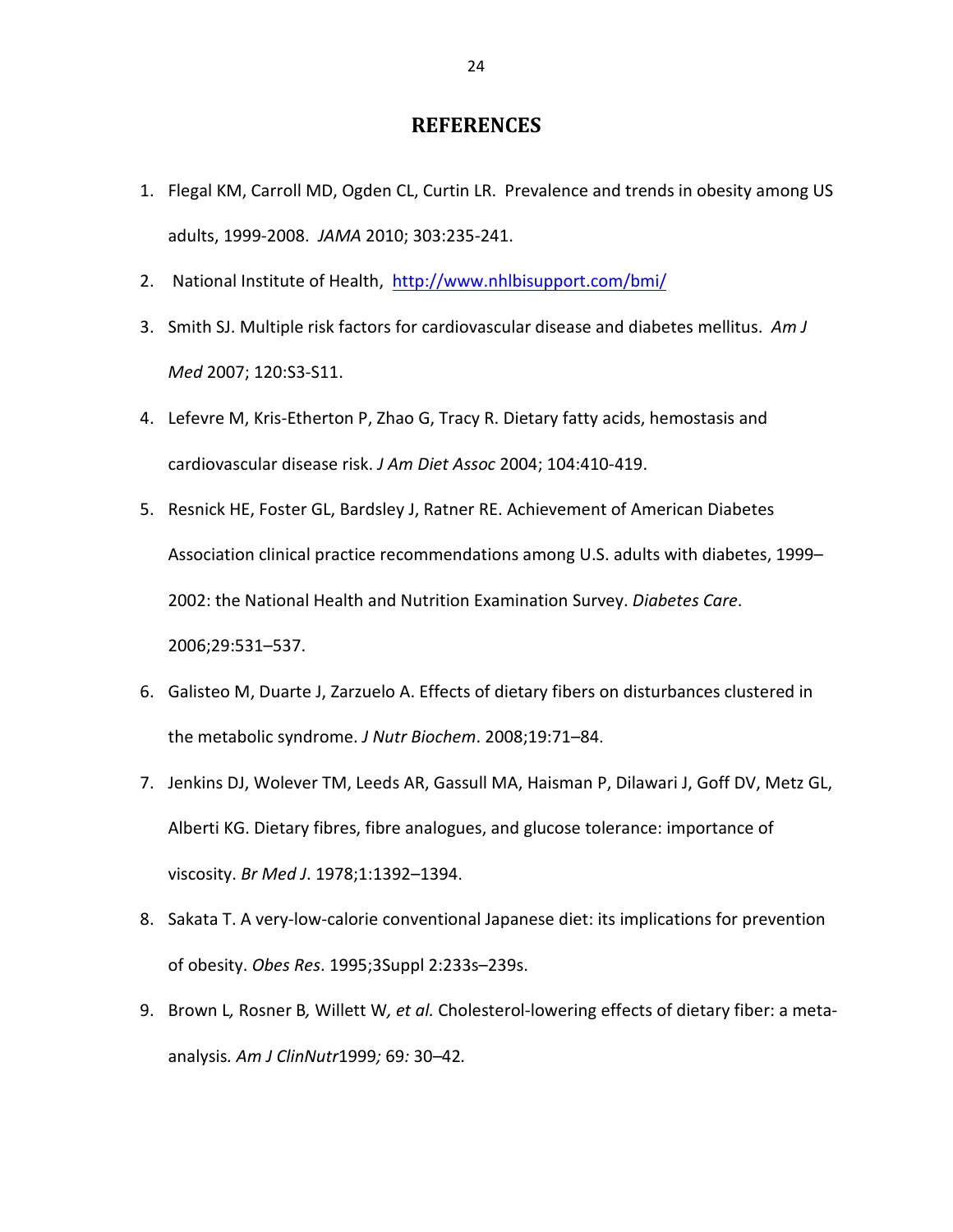- 10. Arjmandi, Ahn J, Nathani S, Reeves R. Dietary soluble fiber and cholesterol affect serum concentration, hepatic portal venous short-chain fatty acid concentrations and fecal sterol excretion in rats: *J. Nutr.* 1992, vol 122; 246-253
- 11. Kaewprasert S, Okada M, Aoyama Y. Nutritional effects of cyclodextrins on liver and serum lipids and cecal organic acids in rats. *J. Nutr Sci Vitaminol* (Tokyo), 2001; 47; 335- 339
- 12. Pereira M*,* O"Reilly E*,* Augustsson K*, et al.* Dietary Fiber and Risk of Coronary Heart Disease*. Arch Intern Med*2004*;* 164*:* 370*–*376*.*
- 13. Allegre M, Deratani A. Cyclodextrin use: from concept to industrial reality. *Agro Food Industry Hi-Tech* 1994;5:9-17.
- 14. Artiss JD, Brogan K, Brucal M, Moghaddam M, Jen KL. The effects of a new soluble dietary fiber on weight gain and selected blood parameters in rats. *Metabolism* 2006; 55:195-202.
- 15. Wagner, E.M., Jen, K.L.C., Artiss, J.D., Remaley, A.T. Dietary α-cyclodextrin lowers lowdensity lipoprotein cholesterol and alters plasma fatty acid profile in low-density lipoprotein receptor knockout mice on a high-fat diet. *Metabolism: Clinical and Experimental.*2008; 57;8; 1046-1051
- 16. Grunberger G, Jen KL, Artiss JD. The benefits of early intervention in obese diabetic patients with FBCx: a new dietary fibre. *Diabetes Metab Res Rev* 2007; 23:56-62.
- 17. Buckley JD, Thorp AA, Murphy KJ, Howe PR. Dose-Dependent inhibition of the postprandial glycaemic response to a standard carbohydrate meal following incorporation of a-cyclodextrin. *Ann Nutr Metab* 2006; 50:108-114.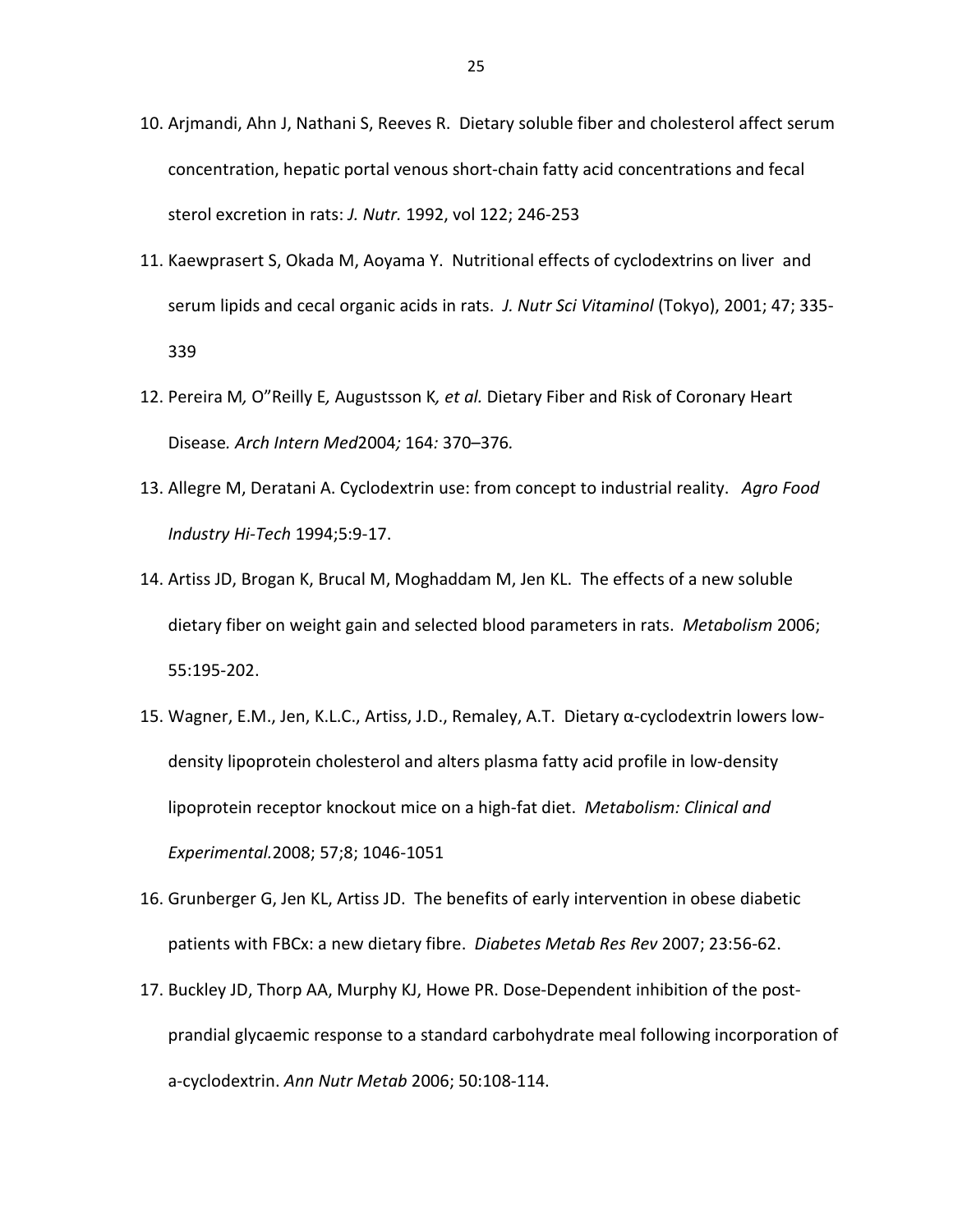- 18. Weyer C, Funahashi T, Tanaka S, Hotta K, Matsuzawa Y, Pratly R *et al.* Hypoadiponectinemia in obesity and type 2 diabetes: close association with insulin resistance and hyperinsulinemia. *J Clin Endocrinol Metab* 2001;86:1930-1935.
- 19. Matsuzawa Y, Shimomura I, Kihara S, *et al*. Importance of adipocytokines in obesityrelated diseases. *Horm Res* 2003; 60:56-59
- 20. Gallaher D, Gallaher C, Plank D. Alpha-Cyclodextrin selectively increases fecal excretion of saturated fats. *FASEB J* 2007;21:A730
- 21. Sjostrom L, Rissanen A, Anderson T *et al.* Randomised placebo-controlled trial of orlistat for weight loss and prevention of weight regain in obese patients. European Multicentre Orlistat Study Group. *Lancet.* 1998;352:167-172.
- 22. Pejic R, Lee D. Hypertriglyceridemia. *JABFM* May-June 2006;19;3:310-316
- 23. Yuan G, Al-Shali K, Hegele R. Hypertriglyceridemia: its etiology, effects and treatment. *CMAJ*. 2007; 176; 8
- 24. O'Keefe JH, Gheewala NM, O'Keefe JO. Dietary strategies for improving post-prandial glucose, lipids, inflammation, and cardiovascular health. Journal of the American College of Cardiology 2008;51(3):249-55
- 25. Bansal S, Buring JE, Rifai N, Mora S, Sacks FM, Ridker PM. Fasting compared with nonfasting triglycerides and risk of cardiovascular events in women. *JAMA* 2007;298:309- 316
- 26. Nordestgaard B, Been M, Schnohr P, Tybjaerg-Hansen A. Nonfasting Triglycerides and Risk of Myocardial Infarction, Ischemic Heart Disease, and Death in Men and Women. *JAMA.* 2007; 298;3:299-308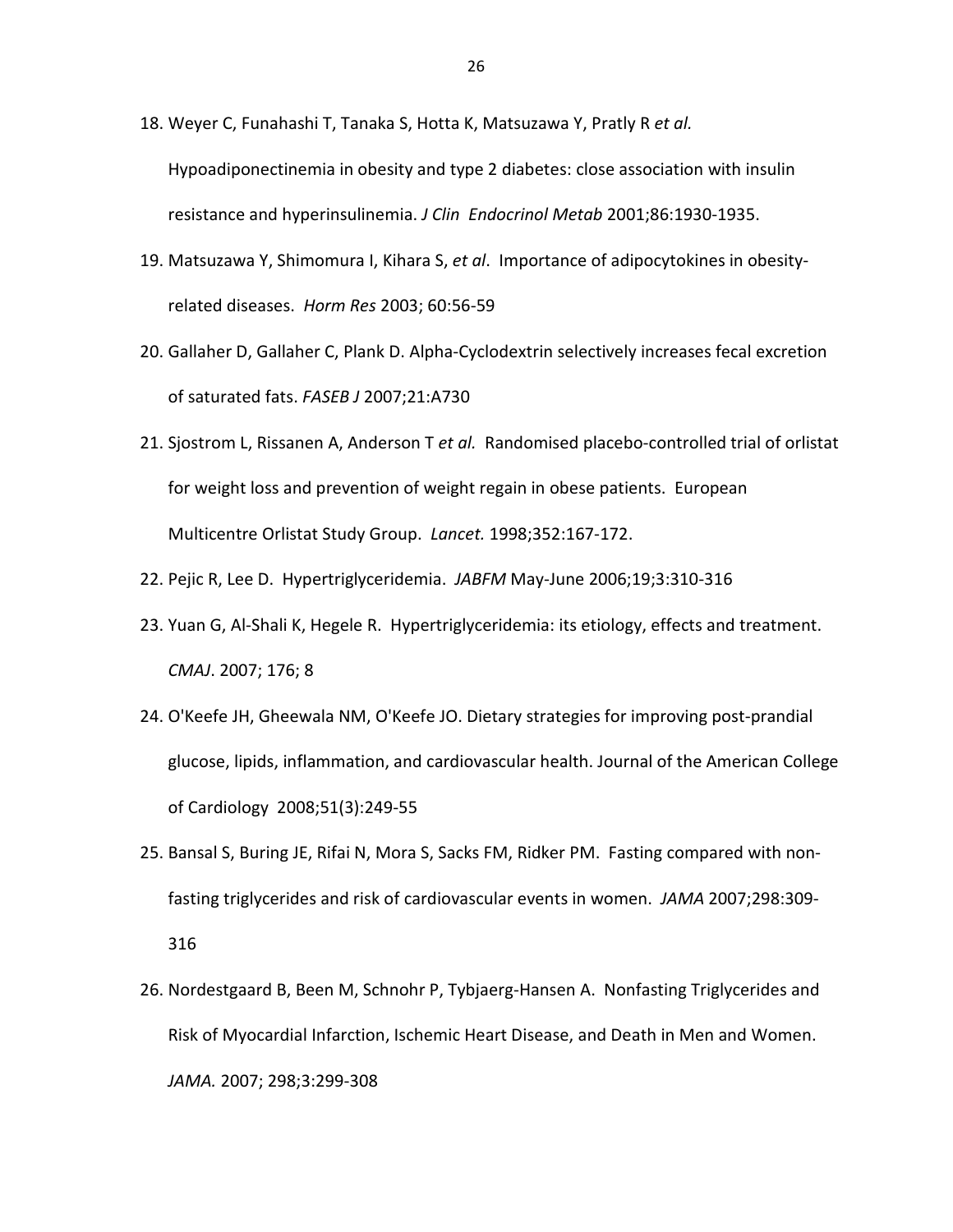- 27. Comerford K.B. ,Artiss J.D. , Jen K.-L.C. , Karakas S.E.The Beneficial Effects of α-Cyclodextrin on Blood Lipids and Weight Loss in Healthy Humans. *Obesity.*  2011;19;1200-1204
- 28. Manco M, Calvani M, Mingrone G. Effects of dietary fatty acids on insulin sensitivity and secretion. *Diabetes, Obesity & Metabolism.* 2004;6; 402-413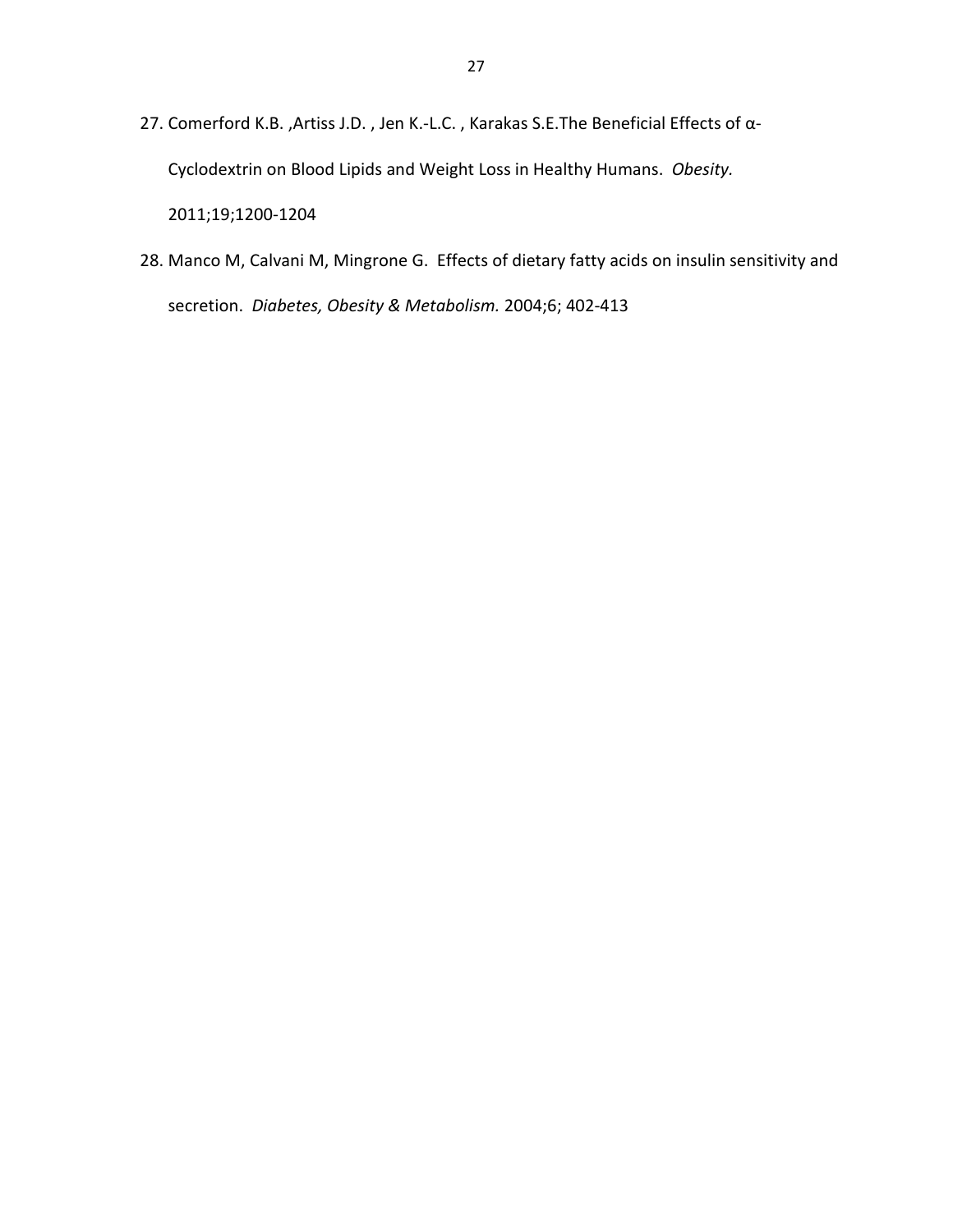#### **ABSTRACT**

#### **THE EFFECT OF ALPHA-CYCLODEXTRIN ON ACUTE BLOOD LIPID AND GLYCEMIC RESPONSES TO A FAT CONTAINING MEAL**

by

#### **EVAN FLETCHER**

#### **May 2013**

**Advisor:** Dr. Cathy Jen

**Major:** Nutrition and Food Science

**Degree:** Master of Science

 Obesity and hyperlipidemia have become major concerns in the United States over the past 30 years. Alpha-Cyclodextrin ( $α$ -CD), a naturally occurring soluble dietary fiber, has been shown to reduce dietary fat absorption and improve blood lipid levels in an animal model (mouse and rat) and in human studies. In the current double blind study, 34 healthy male and female participants were recruited to test if  $\alpha$ -CD had any acute effect on blood lipid and glycemic responses to a fat containing meal. The participants received the  $\alpha$ -CD on one occasion and a placebo the other to determine if there was any difference in the resulting acute blood lipid and glycemic responses. When the  $\alpha$ -CD was consumed with the meal, the blood triglyceride levels showed a significant reduction post meal (placebo=419  $\pm$ 97 vs. α-CD= 359  $\pm$  107) when compared to the placebo phase. The results for blood glucose, total cholesterol, low-density lipoprotein, and high-density lipoprotein did not show any significant difference between the two phases. These results suggest that  $\alpha$ -CD may be beneficial for individuals who suffer from hypertriglyceridemia.